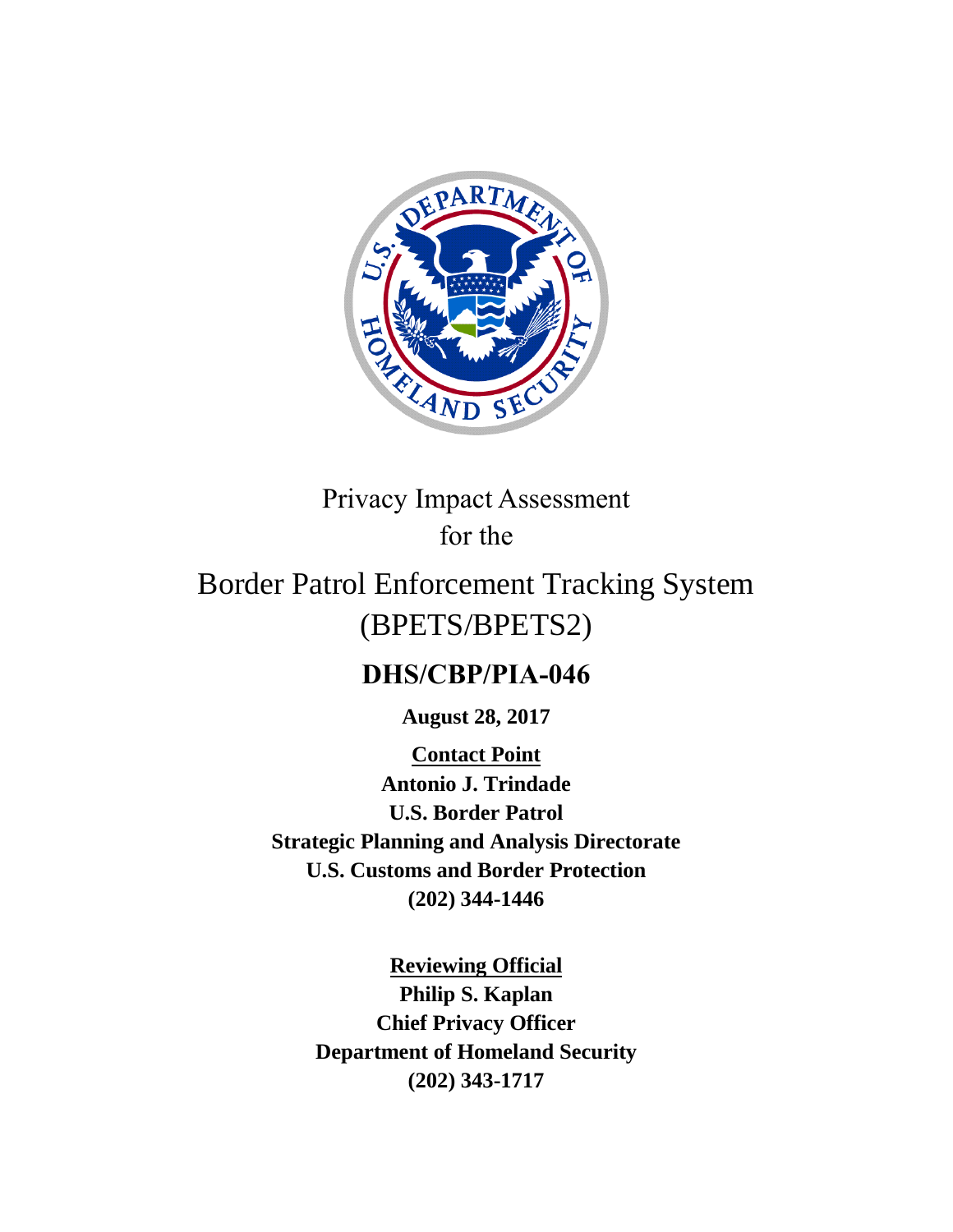

# **Abstract**

The Border Patrol Enforcement Tracking System (BPETS) is a Department of Homeland Security (DHS) U.S. Customs and Border Protection (CBP) U.S. Border Patrol (USBP) web-based application that allows USBP to analyze incident data and manage the deployment of personnel and resources. BPETS is a legacy system, once maintained by the Department of Justice (DOJ) Immigration and Naturalization Service (INS), and is now maintained by CBP. The BPETS2 system is an enhancement to the legacy BPETS system, which adds advanced technologies and improved system integration. Currently, BPETS and BPETS2 operate in conjunction with one another, but the BPETS2 system will eventually replace the legacy BPETS system. CBP is conducting this Privacy Impact Assessment (PIA) because BPETS and BPETS2 both collect, maintain, and disseminate personally identifiable information (PII).

### **Overview**

The priority mission of U.S. Customs and Border Protection (CBP) is to prevent terrorists and their weapons, including weapons of mass destruction, from entering the United States at or between ports of entry. The U.S. Border Patrol (USBP) is responsible for interdicting persons attempting to illegally enter or exit the United States between ports of entry and for deterring and preventing the illegal entry of terrorists, terrorist weapons, and contraband between ports of entry. Together with other law enforcement agencies, USBP helps maintain border security and facilitate the flow of legal immigration and goods while preventing the illegal trafficking of people and contraband. USBP is specifically responsible for patrolling nearly 6,000 miles of Mexican and Canadian international land borders located between the ports of entry, and over 2,000 miles of coastal waters surrounding the Florida peninsula and the island of Puerto Rico. Agents work around the clock on assignments, in all types of terrain and weather conditions, and in many isolated communities throughout the United States.

To allocate personnel and resources across a vast operation, USBP uses BPETS/BPETS2, a web-based system containing multiple modules each with specific user roles, to track the deployment of USBP personnel and operational assets to analyze enforcement incident data (such as apprehensions and seizures); to manage and deploy assets; to create and approve operational orders; and to generate reports and statistics to ensure that USBP is efficiently deploying resources to meet enforcement needs along the U.S. borders. Access to BPETS/BPETS2 data and the functions that users can perform are limited by the roles assigned to the individual user. Users are assigned specific roles in each module. These roles control whether a user can view, edit, or create data in that module. In addition, USBP personnel use BPETS/BPETS2 to maintain their time and attendance, create leave requests, and manage other general schedule requests.

BPETS/BPETS2 is used by both supervisors and non-supervisors of USBP, including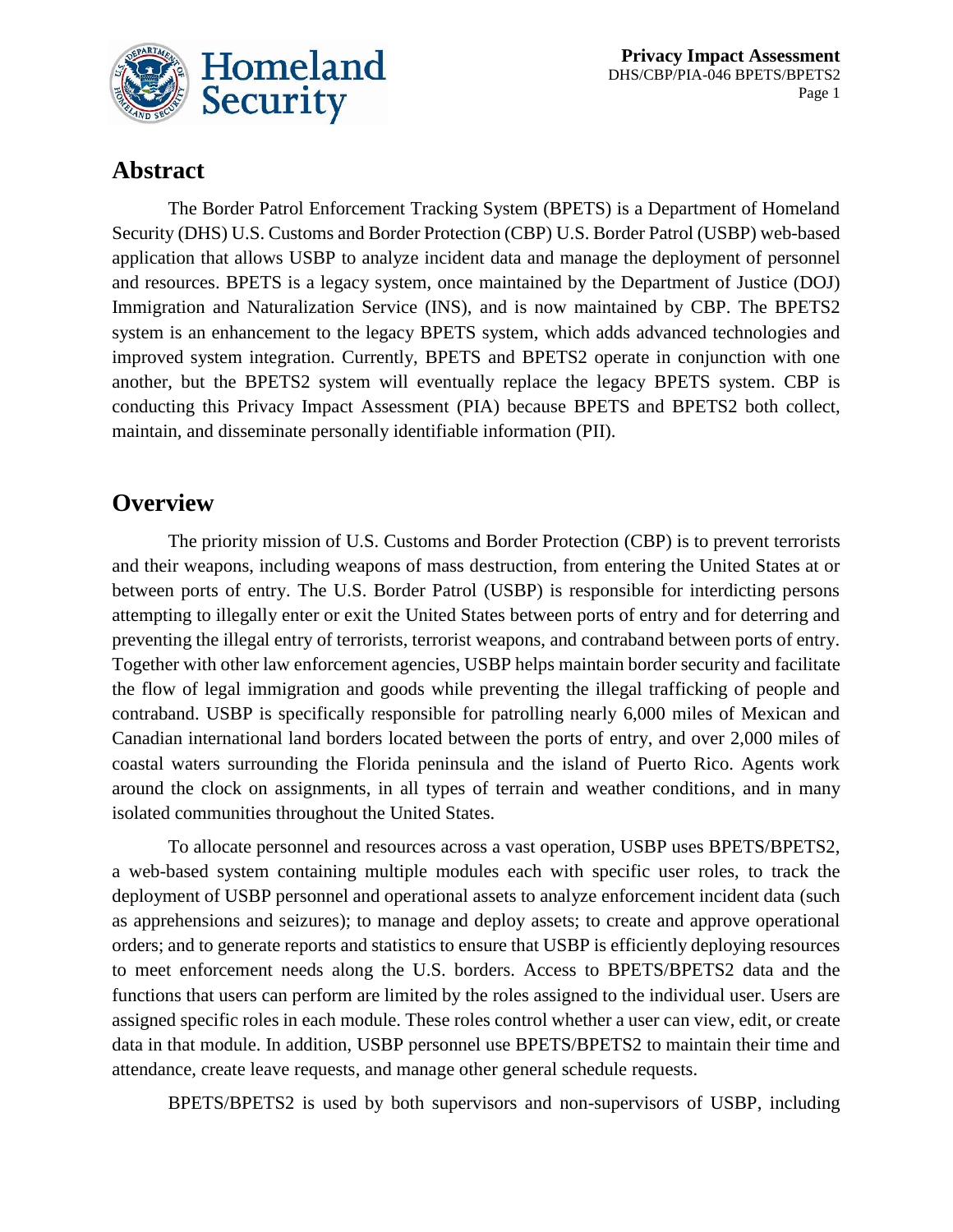

contractors assigned to support USBP. Through BPETS/BPETS2, employees are able to search for contact information of other USBP personnel, and employees conversely have some ability to limit who can search for their information.<sup>1</sup> Supervisors use BPETS/BPETS2 to view and update their assigned staff information, create and maintain work schedules for the pay period, view and approve their assigned employees' timesheets, run staffing and scheduling reports, and perform system administrative tasks (such as setting up profile defaults). With the release of BPETS2, when a user updates his or her staff profile, containing address and phone numbers, the information is synchronized with WebTELE, CBP's web-based telephone directory.<sup>2</sup>

Most of the personally identifiable information (PII) within BPETS/BPETS2 is manually entered by users, (*e.g.*, USBP personnel information, deployment schedules, and statistical information related to incident reports). BPETS/BPETS2 also contains aggregated statistical data (calculated numbers, not transactional records) from database snapshots of CBP data in the U.S. Immigration and Customs Enforcement (ICE) Enforcement Integrated Database (EID)<sup>3</sup> for incident and enforcement trends and reporting.

Currently, the Enterprise Management Information System-Enterprise Data Warehouse (EMIS-EDW) 4 pulls BPETS information regarding scheduling of manpower within specific locations as entered in the G-259 and G-481 Scheduling modules. The data is used for replicating the reports within BPETS, specifically related to the total number of personnel deployed within zones. Many of the legacy reporting functions within BPETS have now transferred to the Border Patrol Enterprise Reporting Tool (BPERT) reporting dashboard within EMIS-EDW.

#### **BPETS Functions**

BPETS consists of the following modules:

- **Staffing Module** contains USBP employee information that forms the basis of employee profiles for staffing and timesheet purposes.
- **G-259 and G-481 Scheduling Modules**<sup>5</sup> allows supervisors to schedule staffing/manpower on a bi-weekly (G-259) and daily (G-481) basis. Supervisors assign days off, activities, vehicles, and work locations. Additional functions exist for setting up

 $\overline{a}$ <sup>1</sup> Agents cannot prevent supervisors from searching for their contact information, but can withhold this information from other agents.

<sup>2</sup> WebTele receives a one-way push of information from BPETS/BPETS2. For more information about WebTELE, please *see* DHS/CBP/PIA-043 CBPnet, *available at* [www.dhs.gov/privacy.](http://www.dhs.gov/privacy)

<sup>3</sup> *See* DHS/ICE/PIA-015 Enforcement Integrated Database (EID) and subsequent updates, *available at* [www.dhs.gov/privacy.](http://www.dhs.gov/privacy)

<sup>4</sup> *See* DHS/CBP/PIA-034 Enterprise Management Information System - Enterprise Data Warehouse (EMIS-EDW), *available at* [www.dhs.gov/privacy.](http://www.dhs.gov/privacy)

<sup>5</sup> Supports the requirements to maintain biweekly (G-259) and daily (G-481) schedules. A batch process is used to initialize the G-259 that is maintained with staff work status by pay period. The finalized G-259 is used to initialize the G-481 that is maintained daily. Finally, actual time worked and leave time taken are entered into the Timesheet module.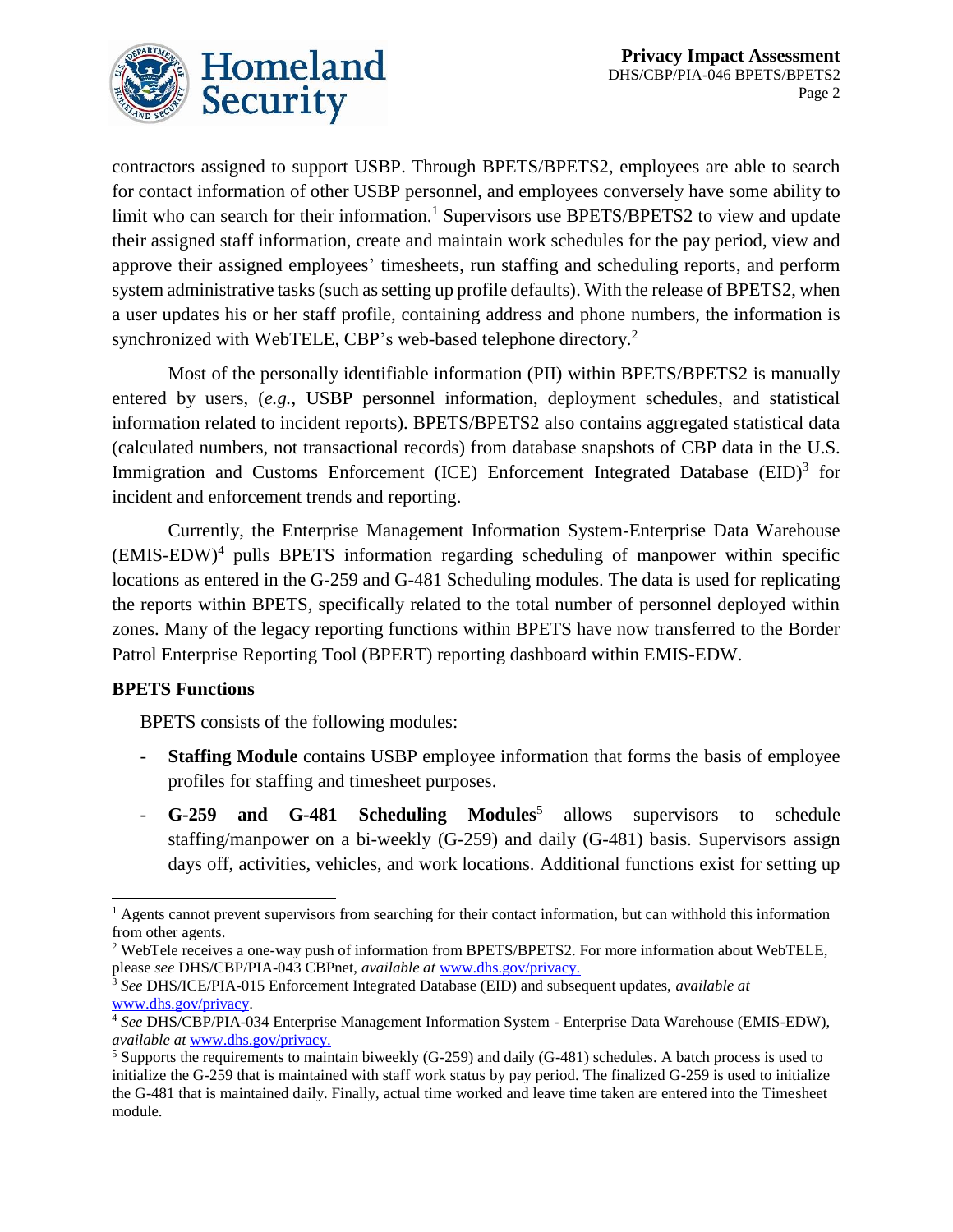

the duty location schedules, such as creating assignments, creating a workgroup hierarchy, and grouping staff members onto schedules.

- **Timesheet Module** allows the user to add information related to his or her time and attendance record (*e.g.*, scheduled and taken leave). The module provides the user with a print-out that contains his or her schedule (as scheduled by a supervisor) and the nonscheduled items that the user entered.
- Vehicle Tracking Module captures information on USBP vehicles at the specific duty locations. These vehicles are entered into the system at the duty locations, and are available to be assigned to agents within the Scheduling modules. There is no location tracking or monitoring of vehicles. The Vehicle Tracking module tracks which vehicle is assigned to each agent.
- **Checkpoint Module** captures information on USBP checkpoints. The checkpoint profile includes specifics about the checkpoint, such as the number of lanes, number of cells, and the location, as well as the type of facility (fixed or tactical). Enforcement incident data is not captured in the Checkpoint module.
- **Detail Management Module** was consolidated under the G-259 and G-481 Scheduling modules within BPETS2. The module provides a means to transfer staff to a different duty location on a temporary basis. In addition, the module contains reports on the total number of temporary duty assignments. The module was created to allow staff (employees and contractors) to appear on the bi-weekly schedule and the daily schedule. Additionally, this allows employees' (not contractors) supervisors/timekeepers to view their timesheets.
- **Operations Orders Module** tracks past and ongoing operations that occur within a sector. The Operations Order module contains information on the mission, purpose, and cost associated with the operation. Operations Orders do not contain PII; rather they contain text fields that describe the Situation, Mission, Execution, Administration, and Command/Control elements of the operation.
- **Border Safety Initiative Tracking System (BSITS) Module** tracks the number of deaths encountered by, and rescues made by, USBP while on patrol. <sup>6</sup> The module tracks the disposition of the individual, and type and location of the event.
- **GPRA Module**<sup>7</sup> is a reporting module which enables USBP to automatically generate

 $\overline{\phantom{a}}$ <sup>6</sup> This module does not include use of force incidents, but rather includes information about individuals that are rescued or already deceased when encountered by USBP.

 $7$  On January 4, 2011, the GPRA Modernization Act of 2010 (GPRAMA) became law. The acronym "GPRA" in the act's short title refers to the Government Performance and Results Act of 1993 (GPRA 1993), a law that GPRAMA substantially modified. When GPRA 1993 was enacted, it was regarded as a watershed for the federal government. For the first time, Congress established statutory requirements for most agencies to set goals, measure performance, and submit related plans and reports to Congress for its potential use.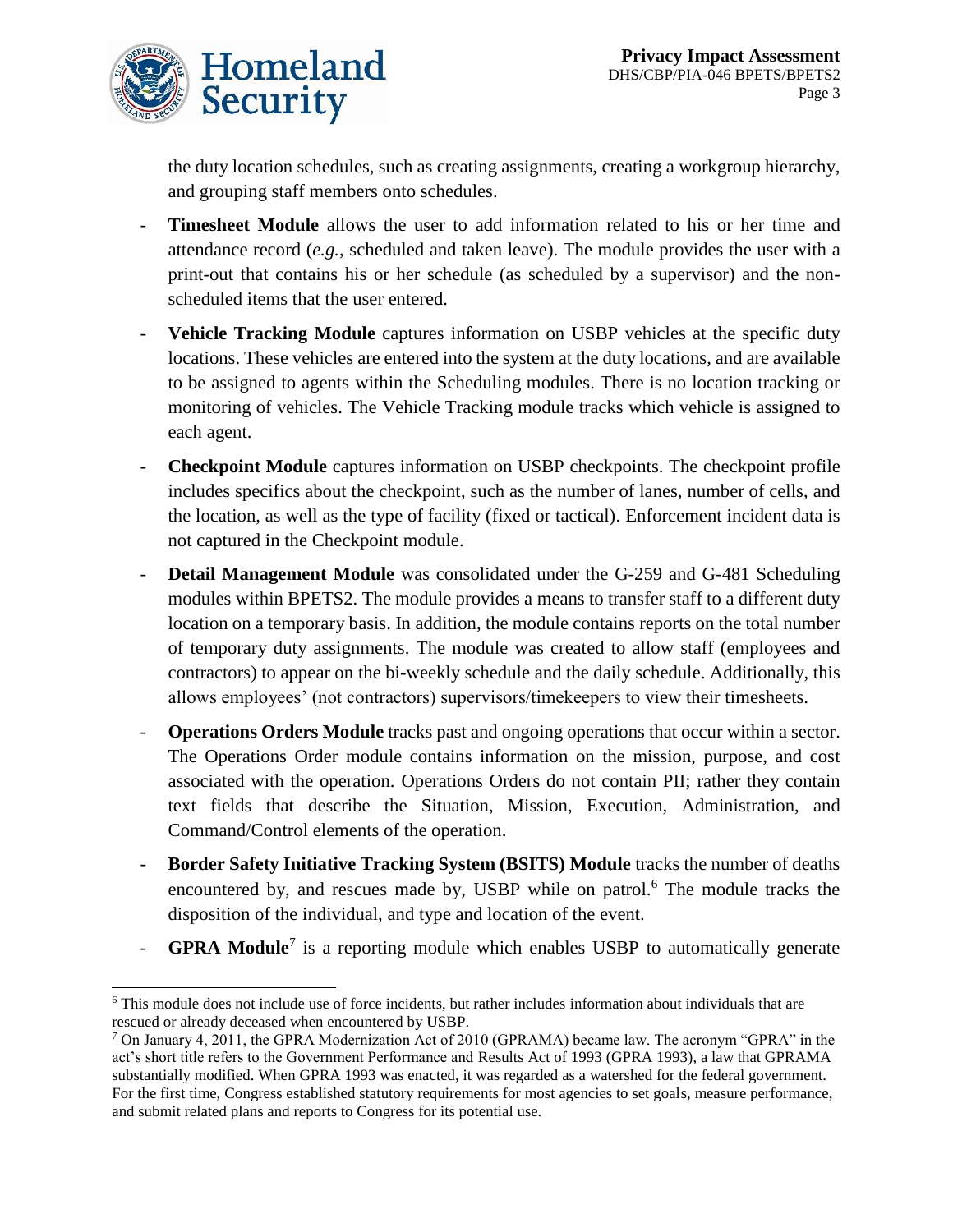

mandatory standardized reports. This module enables USBP to generate reports by zone activity, narcotics seizures, personnel assigned to zone, technology (permanent and fixed) deployed by zone, vehicles assigned to personnel and deployed by zone, and summary statistical reports on enforcement activities within a specific area or operation (AOR). Statistics include: the number of narcotics seizures, personnel, technology, and vehicles assigned to an AOR.

- **Intelligence Reports Module** (summary reporting function only; this module does not contain PII) contains various reports, such as the Apprehension,<sup>8</sup> National Guard,<sup>9</sup> and Canine Assists<sup>10</sup> reports. Intelligence reports are broken down by various attributes. Some reports contain a daily snapshot of enforcement activities, such as the number of apprehensions and total amount of narcotic seizures. Other reports compare the number of apprehensions that were made within a specific location with total resources and manpower deployed nearby. This functionality is slowly being transferred to the BPERT reporting dashboard within the EMIS-EDW.
- **Security Module** is a system administration environment used to provision access for a user to specific modules and to roles within those modules. Roles vary by module, but typically they include self-service employee, supervisor, or administrative roles for managing time, attendance, and scheduling. Operational modules have role-based access by station, sector, and headquarters, as well as administrative roles.

#### **BPETS2**

 $\overline{a}$ 

On March 11, 2012, BPETS2 was released. BPETS2 was developed and is maintained by the Border Enforcement and Management Systems Division (BEMSD). BPETS2 is comprised of the Staffing, Scheduling, Timesheet, and Vehicle Tracking modules. Legacy data in these BPETS modules was converted to BPETS2. The BSITS, Operations Order, and Checkpoint modules, as well as several reports, are currently maintained in legacy BPETS. The functionality in these modules is slowly being transitioned off of the legacy BPETS application to BPETS2.

<sup>9</sup> The National Guard reports include the total number of National Guard deployments to the border. These reports are no longer used, but are available for historic uses and trend reporting. No PII is included in these reports.  $10$  The Canine Assist report shows activity by a specific canine. These reports are still active but do not contain information about Canine handlers.

<sup>&</sup>lt;sup>8</sup> Apprehension reports contain aggregate statistics only. No PII is included in this report or any report generated by the Intelligence Reports module.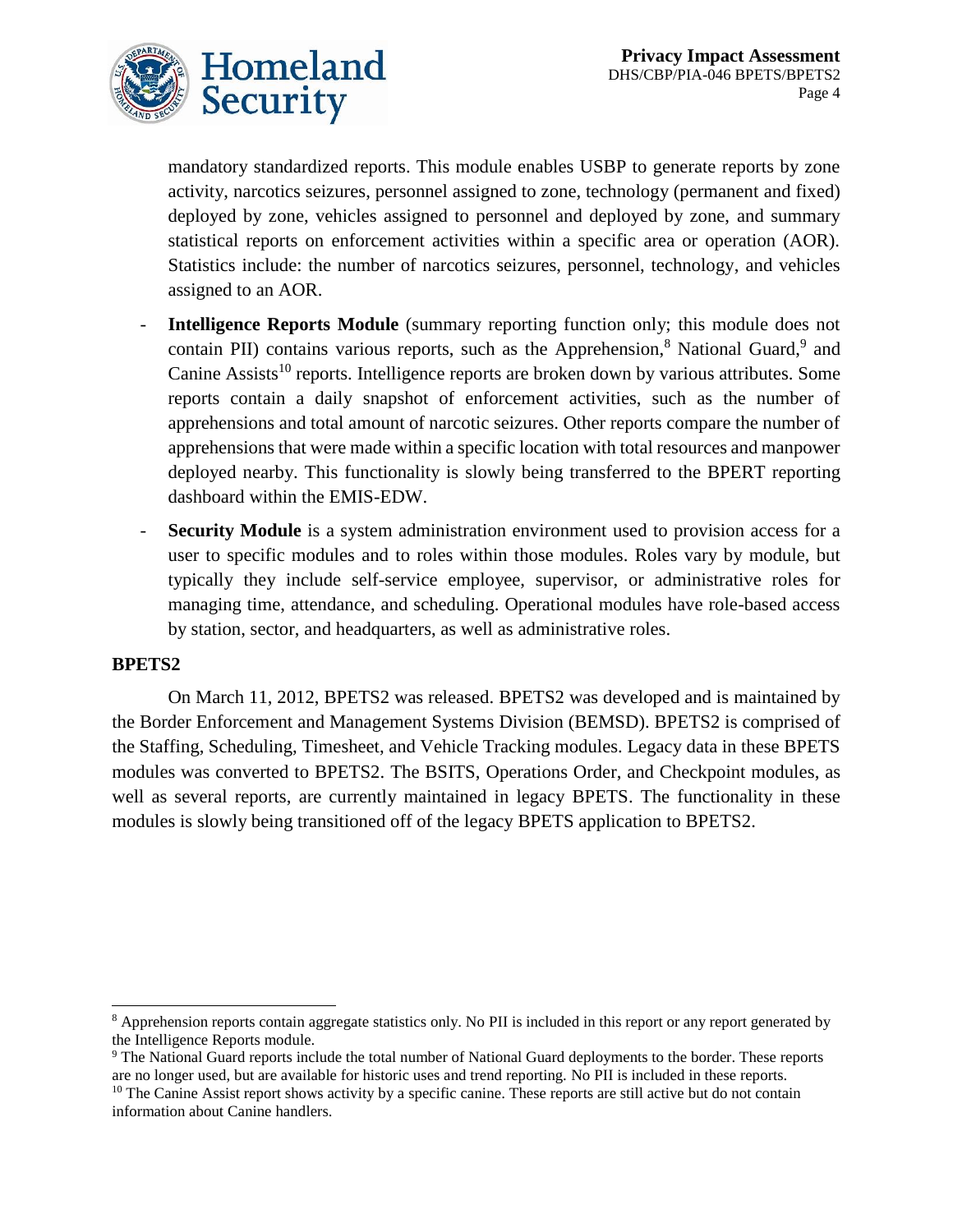

# **Section 1.0 Authorities and Other Requirements**

### **1.1 What specific legal authorities and/or agreements permit and define the collection of information by the project in question?**

CBP is authorized to collect data that is stored in BPETS/BPETS2 (including operational, resource, and scheduling information) in furtherance of CBP's border security responsibilities. See, *e.g.*, 6 U.S.C. § 211; 8 U.S.C. § 1103(a)(5); 8 U.S.C. § 1357. Additional data collection, such as budgeting and resource allocation, serves to meet the mission accountability requirements imposed through the Government Performance and Results Act of 1993 (GPRA), Pub. L. No. 103- 62.

# **1.2 What Privacy Act System of Records Notice(s) (SORN(s)) apply to the information?**

BPETS/BPETS2 maintains employee personnel and medical records, employee time and attendance records, enforcement and incident records, and limited emergency contact information for USBP employees. USBP employee and medical records are covered by OPM/GOVT-1 General Personnel Records<sup>11</sup> and OPM/GOVT-10 Employee Medical File System Records, <sup>12</sup> respectively. Time and attendance records are covered by DHS/ALL-019 Payroll, Personnel, and Time and Attendance Records System of Records.<sup>13</sup> Enforcement and incident records are covered by DHS/CBP-023 Border Patrol Enforcement Records (BPER).<sup>14</sup> Emergency contact information is covered under DHS/ALL-014 Personnel Emergency Contact Information System of Records.<sup>15</sup>

# **1.3 Has a system security plan been completed for the information system(s) supporting the project?**

Yes. BPETS/BPETS2 has undergone the Security Authorization process in accordance with DHS and CBP policy, which complies with federal statutes, policies, and guidelines. BPETS/BPETS2 is part of the Enforcement Support Systems security authorization boundary and will receive a renewed Authority to Operate upon completion of this PIA.

# **1.4 Does a records retention schedule approved by the National Archives and Records Administration (NARA) exist?**

Yes. BPETS/BPETS2 maintains several different types of records with different retention periods. See Section 5.0 of this PIA for a detailed description per module.

 $\overline{\phantom{a}}$ 

<sup>11</sup> OPM/GOVT-1 General Personnel Records, 77 FR 73694 (December 11, 2012).

<sup>&</sup>lt;sup>12</sup> OPM/GOVT-10 Employee Medical File System Records, 75 FR 35099 (June 21, 2010).

<sup>&</sup>lt;sup>13</sup> DHS/ALL-019 Payroll, Personnel, and Time and Attendance Records, 80 FR 58283 (September 28, 2015).

<sup>14</sup> DHS/CBP-023 Border Patrol Enforcement Records (BPER), 81 FR 72601 (October 20, 2016).

<sup>&</sup>lt;sup>15</sup> DHS/ALL-014 Personnel Emergency Contact Information System of Records, 81 FR 48832 (August 25, 2016).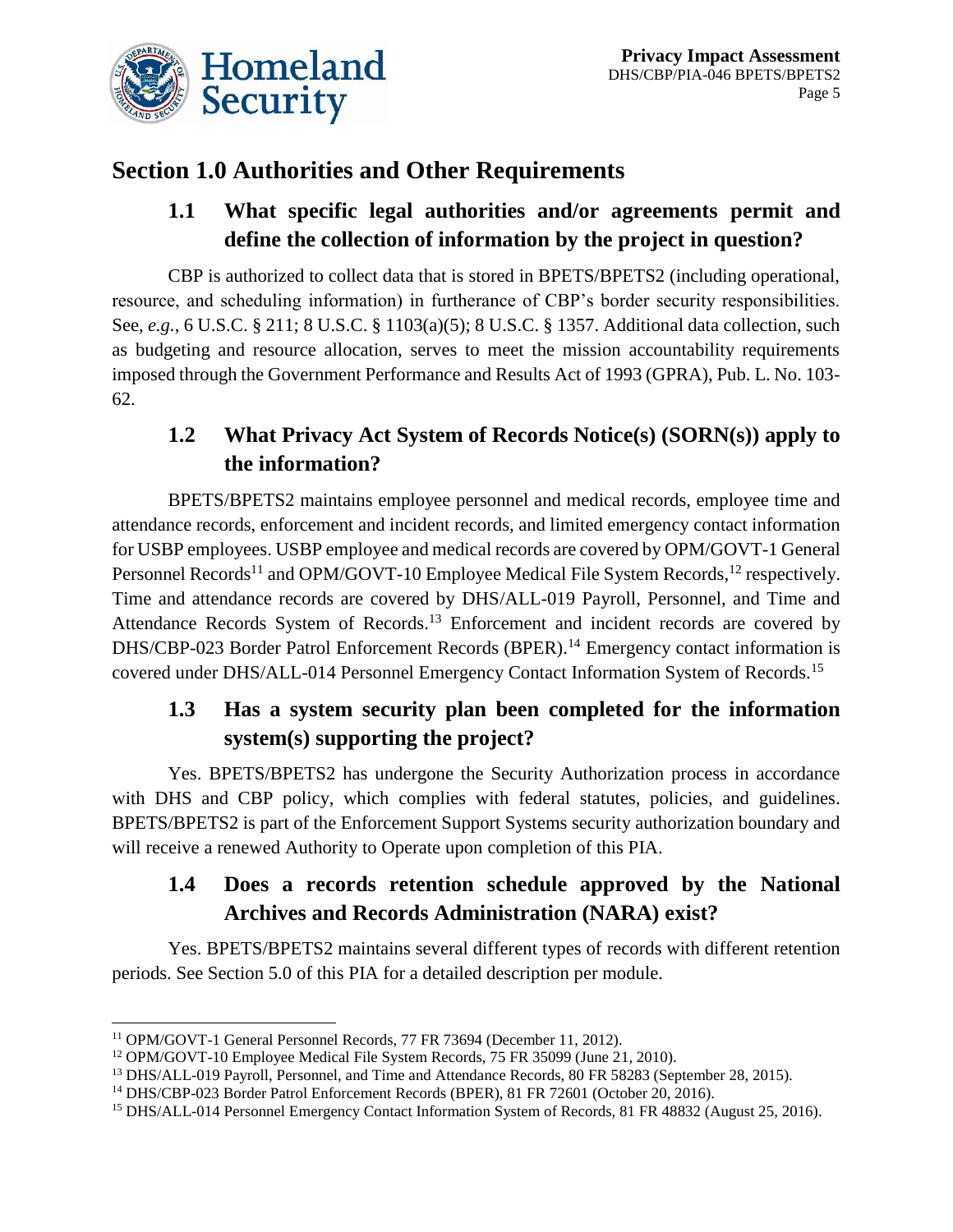

In accordance with NARA General Records Schedule 2.4, Item 30, USBP time and attendance records are destroyed after a Government Accountability Office audit or when three (3) years old; whichever is sooner. These records include the data extract received bi-weekly from the U.S. Department of Agriculture (USDA) National Finance Center (NFC), known as the USDA Bi-Weekly Examination Analysis and Reporting System (BEAR) feed. In accordance with NARA General Records Schedule 2.4, Item 40, individual employee payroll records are destroyed when fifty-six (56) years old.

For enforcement records, CBP is in the process of drafting a proposed record retention schedule for the information maintained under the BPER SORN. CBP anticipates retaining records of arrests, detentions, and removals for seventy-five (75) years. Investigative information that does not result in an individual's arrest, detention, or removal, is stored for twenty (20) years after the investigation is closed, consistent with the NARA Job No. N1-563-08-04-02.

For user account management records, CBP will store records for ten (10) years following an individual's separation of employment from federal service; statistical records for ten (10) years; audit files for fifteen (15) years; and backup files for up to one (1) month. Records replicated on other DHS or CBP unclassified and classified systems and networks will follow the same retention schedule.

Emergency contact records relating to current and former DHS employees, and individuals designated as emergency points of contact, will be destroyed when superseded or obsolete, or upon separation or transfer of employee, in accordance with NARA General Records Schedule 5.3, Item 20.

# **1.5 If the information is covered by the Paperwork Reduction Act (PRA), provide the OMB Control number and the agency number for the collection. If there are multiple forms, include a list in an appendix.**

All information maintained in BPETS/BPETS2 is either a) collected directly from employees, or b) collected as part of a law enforcement action, and therefore the PRA is not applicable.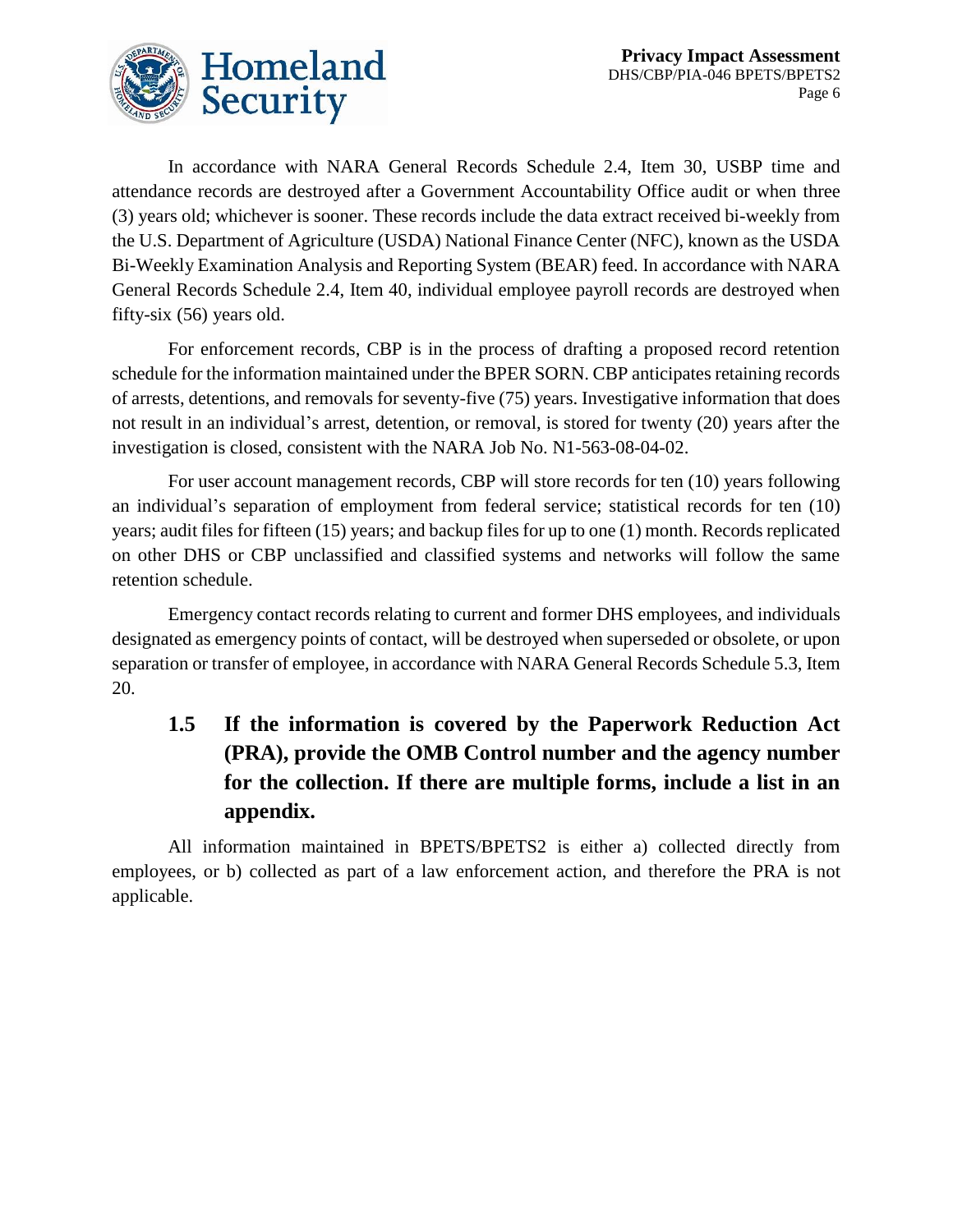

# **Section 2.0 Characterization of the Information**

The following questions are intended to define the scope of the information requested and/or collected, as well as reasons for its collection.

## **2.1 Identify the information the project collects, uses, disseminates, or maintains.**

Within the Staffing module, the following PII related to USBP employees is collected and stored in BPETS or BPETS2. These categories, and the specific data collected in each category, are listed in the following sections.

General employment information:

- First name, last name, middle initial (and nickname, if applicable);
- $\bullet$  Hash ID;<sup>16</sup>
- Job title;
- Sector and station;
- Date of birth (DOB);
- Gender;
- Enter on Duty (EOD) date and service computation date;
- Border Patrol and station EOD dates;
- Academy class;
- Job classification;
- Pay information (GS-scale grade, step, quality step increases, and relevant dates);
- Driver's license state, number, and expiration date;
- Home and mailing addresses (street address, city, state, ZIP code);
- Phone numbers (home phone, mobile phone, unlisted, and pager);
- Email address;
- Emergency contact information (name, relationship, phone numbers, and address);
- Emergency Patrol Agent contact information (name, phone number);

 $\overline{a}$ <sup>16</sup> The Hash ID is a unique identifier assigned to CBP employees, derived from the individuals Social Security numbers.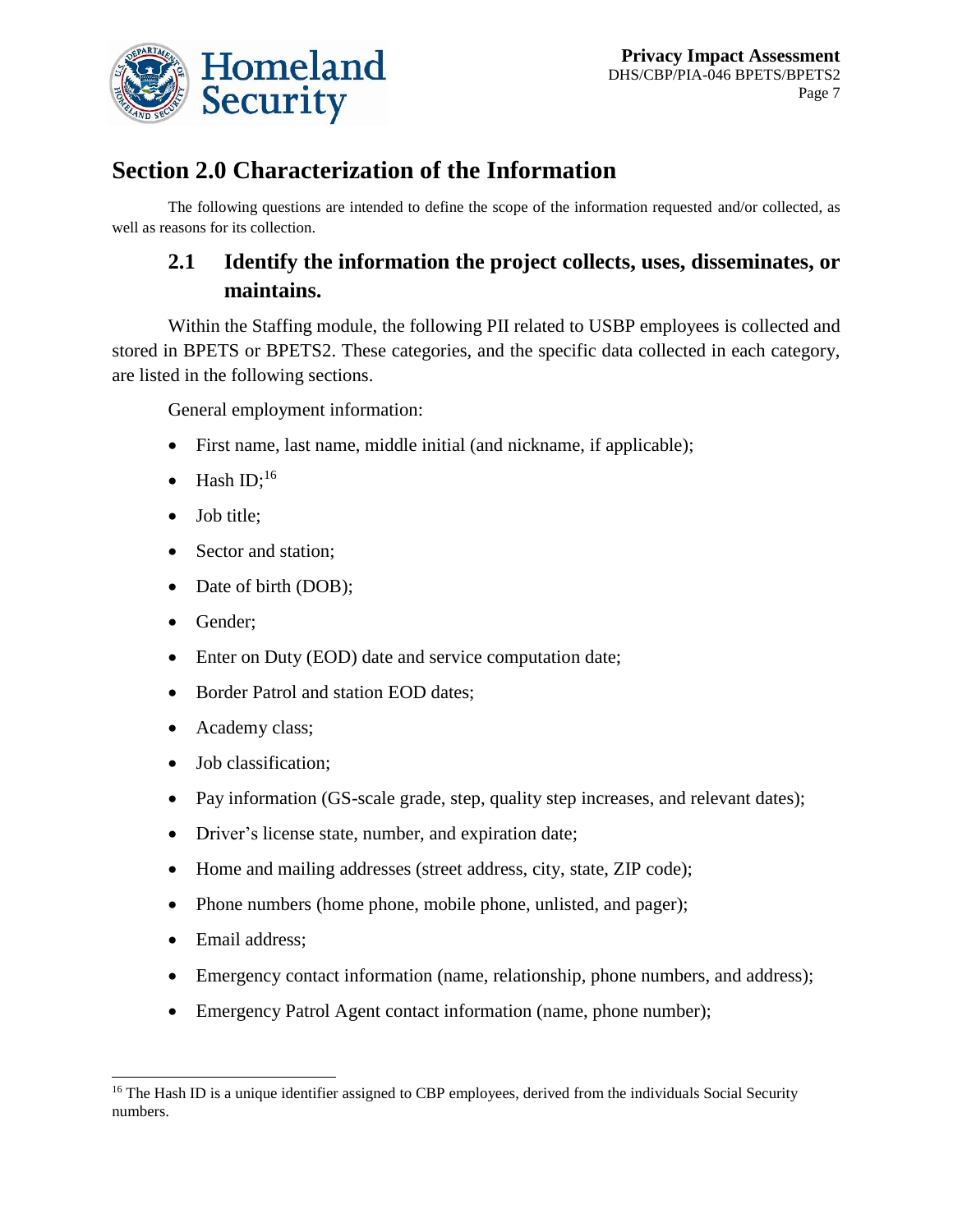

- Work information (address; phone numbers; supervisor; assigned canine);
- Medical information (including doctor name and phone number, medical alerts, health plan name and code, blood type); and
- Special skills. $17$

In addition to BPETS2 data, legacy BPETS also collects and stores a limited amount of data related to subjects of border incidents. This information is captured only in the BSITS module and is not used in any other module. Eventually the BSITS module data elements will be captured in the Tracking, Sign-cutting, and Modeling module within E3<sup>18</sup> and the existing data in the BSITS module will be maintained in legacy BPETS for historical purposes only. PII captured in legacy BPETS related to incident subjects includes:

- Full name (first, middle, last) of the individual encountered during the border safety event);
- $\bullet$  DOB;
- Nationality;
- Gender;
- Citizenship status; and
- For some individuals (specifically, non-U.S. citizens subject to an immigration enforcement action), there is a link to the subject of an  $E3^{19}$  event (EID database):<sup>20</sup>
	- o Event number; and
	- o FIN (Fingerprint Identification Number).

 $\overline{\phantom{a}}$ <sup>17</sup> Special skills may include: All Terrain Vehicles; Bike Patrol; Border Patrol Search Trauma and Rescue; Border Patrol Tactical Unit; Border Patrol Explorers; Horse Patrol; Canine Handler; Recruitment; Scope Skills; Union Steward; Boat Handler; Boat Instructor; BPETS; Bus Driver's License; CBP Automated Travel System; Chaplain; Critical Incident Investigation Team; Class B Driver's License; Commercial Driver's License; Confined Spaces; Customs Overtime Scheduling System; Collapsible Steel Baton/Oleoresin Capsicum Spray Instructor; Designated Marksman; Driving Instructor; E3; Emergency Medical Training; Enforce; Firearms Instructor; FITS; FN303 (less lethal device); Hazardous Materials Training; Honor Guard; Intel; Languages; Law Instructor; Light Unit Maintenance Officers; Mobile Response Team; Mobile Surveillance System Instructor; MSS Operator; Operational Requirements Based Budgeting Program; Peer Support; Pepper-ball Launching System; PT Instructor; Pursuit Interdiction Technique; Radiation Isotope Identification Device; RECON; Sensor Installation/Maintenance; Sign Cutting; Significant Incident Report; Snow; Snowmobile; Spanish Instructor; Special Response Team; TECS-TPX (system); TELE/WebTELE (system); Vehicle Maintenance Officer; Welding; Z Backscatter Van). <sup>18</sup> *See* DHS/CBP/PIA-012(a) CBP Portal (e3) to EID/IDENT and subsequent update, a*vailable at*  [www.dhs.gov/privacy.](http://www.dhs.gov/privacy)

 $\overline{^{19}}$  *Id.* 

<sup>20</sup> *See* DHS/ICE/PIA-015 Enforcement Integrated Database (EID) and subsequent updates, *available at* [www.dhs.gov/privacy.](http://www.dhs.gov/privacy)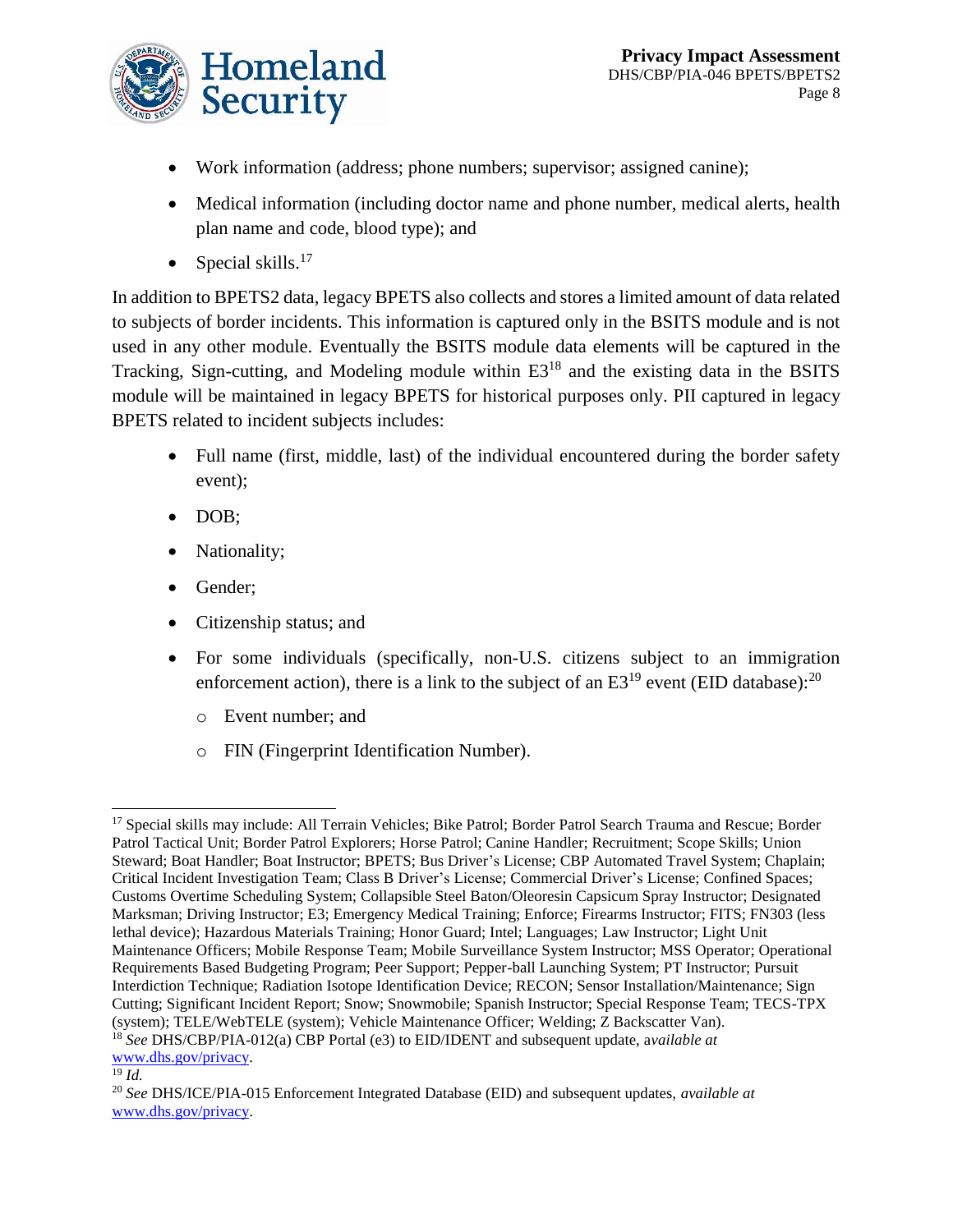

l

### **2.2 What are the sources of the information and how is the information collected for the project?**

BPETS/BPETS2 data is either provided directly by the employee (*e.g.*, Staffing and Timesheet modules) or relates to enforcement information obtained from encounters with the public (*e.g.*, BSITS module). BPETS/BPETS2 does not capture employee information from any specific form; however, individual duty locations may capture employee related information via an employee locator sheet, email, or verbal report. Other modules are regularly updated directly by the employee (*e.g.*, Timesheet module). The enforcement information is primarily captured within E3 on forms I-213 and I-44, which are used to report and process removable alien apprehensions and seizures. Information entered in the BSITS module is often captured via a tracking sheet specific to the individual duty location. Employee or resource information includes employee personnel information, technology or equipment details, and assignment scheduling data. Enforcement related information includes significant apprehension information, seizure information, and daily aggregations of the totals of this data.

BPETS/BPETS2 uses a combination of manually entered data and data imported from other CBP or DHS systems, such as ICE EID.<sup>21</sup> Data is imported whenever possible in order to minimize processing time, eliminate duplicate data collections, and minimize errors in manual data entry. This information is used for summary reports which compare the total apprehensions within an area to the number of personnel assigned to that location. Additionally, the EID data is used, in some cases, for linking BSITS (deaths and rescues) subjects to an enforcement event.

Typically, an employee's initial record is created by a user with administrative rights to the Staffing module. Once the record is created and PII entered, the employee can update/maintain his or her own PII. Employee information is separated into work and personal information. Work information includes work phone number and address information such as duty location. Employee work information is always visible to all BPETS users. Personal information, such as home address and home phone number are marked private and hidden by default. Supervisors can view personal information, but only that of their subordinates. Employees may choose to make their personal information available to others. When un-restricted, the personal information such as home address and home phone number are viewable to all other BPETS users, regardless of role. Data entered manually includes personnel information, deployment schedules, and some statistics related to incidents. Data pulled from other systems is used in the reporting functions of BPETS/BPETS2. This data includes statistical data from EID (number and type of cases resulting from USBP enforcement encounters).

<sup>21</sup> *See* DHS/ICE/PIA-015 Enforcement Integrated Database (EID) and subsequent updates, *available at*  [www.dhs.gov/privacy,](http://www.dhs.gov/privacy) and DHS/ICE-011 Criminal Arrest Records and Immigration Enforcement Records (CARIER), 81 FR 72080 (October 19, 2016).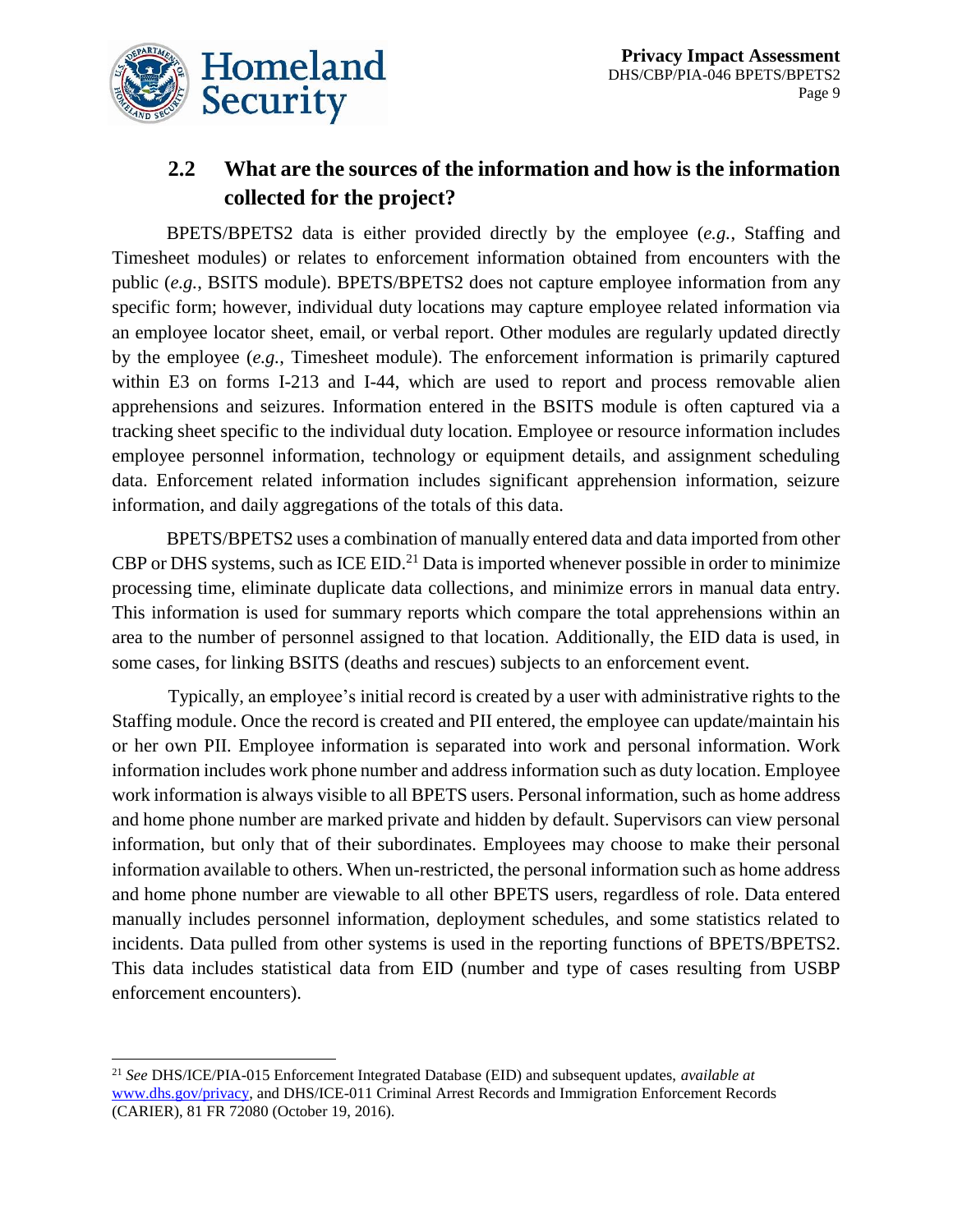

 $\overline{\phantom{a}}$ 

# **2.3 Does the project use information from commercial sources or publicly available data? If so, explain why and how this information is used.**

BPETS/BPETS2 does not use commercial or publicly available information.

#### **2.4 Discuss how accuracy of the data is ensured.**

Accuracy of the information available through BPETS/BPETS2 and entered by USBP personnel is ensured by training provided to USBP agents and other system support personnel, including supervisors, with respect to access and use of the system. Accuracy of the information obtained from other systems relies upon the integrity of those systems. USBP agents and support personnel who access information through BPETS/BPETS2 receive training in the use of the system as part of their basic training and periodic refresher training.

### **2.5 Privacy Impact Analysis: Related to Characterization of the Information**

**Privacy Risk:** There is a risk that BPETS may contain inaccurate information based on manual data entry.

**Mitigation:** BPETS/BPETS2 has controls built into the system to ensure data accuracy. Some examples of these controls include required fields to ensure completeness of records and format controls. Required fields include identifying information, such as first and last name and work address. Some fields require the data to be provided in an appropriate format to reduce errors, including date fields, time fields, and employee look-up fields. PII such as employment type, supervisor, EOD dates, service computation date, job class, title, and grade/step is populated by users with the role of Personnel.<sup>22</sup> This information is only viewable to the employee as well as users with the role of Supervisor<sup>23</sup> (for that employee) or Personnel. In addition to these system controls, access to each module of BPETS/BPETS2 is limited to personnel that are properly trained in the specific rules related to each module.

Additionally, USBP maintains a unit within the Headquarters Office that is specifically tasked with monitoring and ensuring data integrity in the BPETS/BPETS2 system. This unit conducts periodic reviews of BPETS/BPETS2 data.

 $22$  Personnel role is granted to administrative personnel and enables the administrator to change HR-related information such as EOD, job-classification, pay, etc.

 $^{23}$  Supervisor role is granted to supervisors only and enables the supervisor to set/change work schedules, assignments, etc.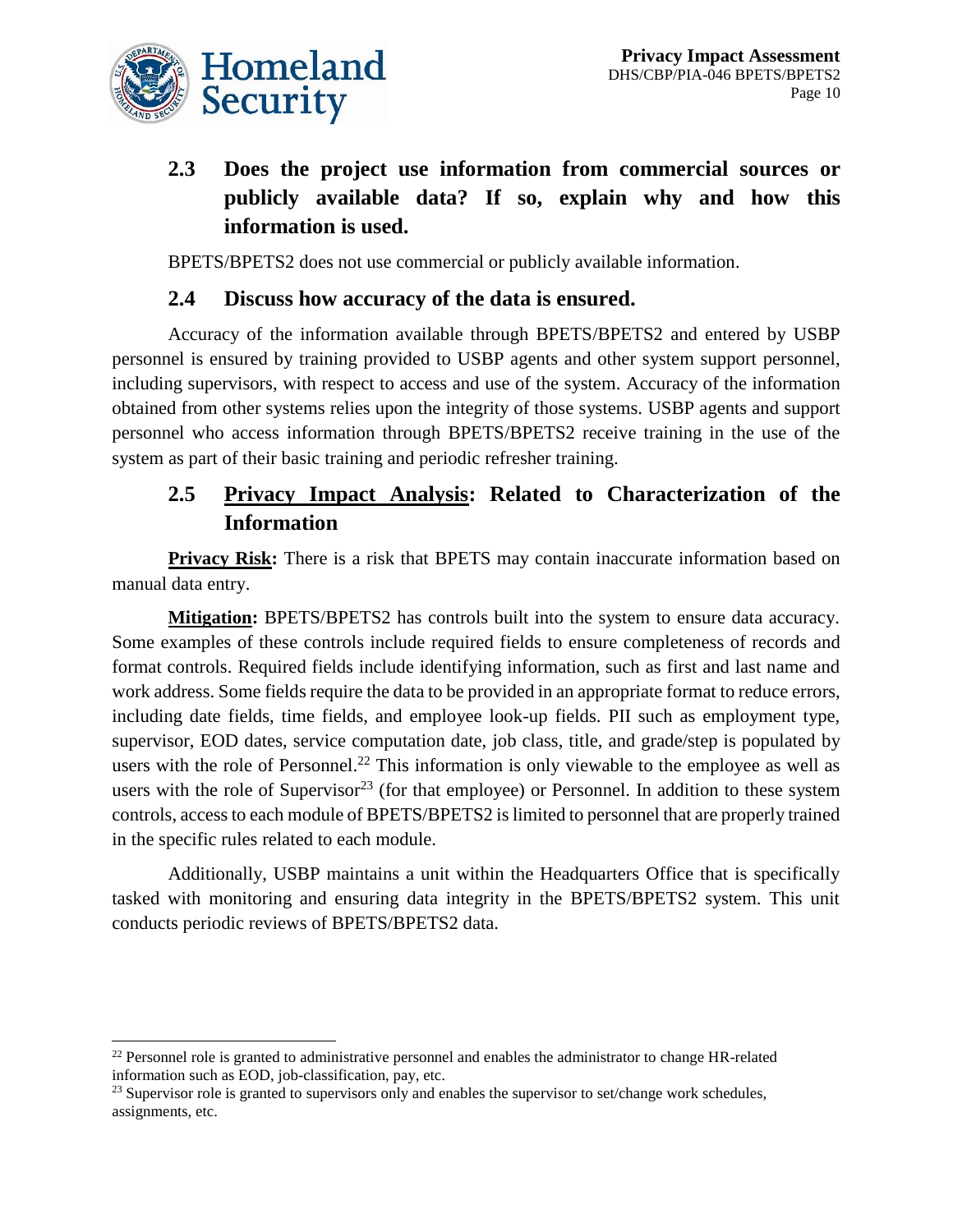

# **Section 3.0 Uses of the Information**

The following questions require a clear description of the project's use of information.

#### **3.1 Describe how and why the project uses the information.**

The information captured in the Staffing module is maintained primarily for the use of scheduling. However, the Staffing module is the backbone for the BPETS/BPETS2 applications, and information about USBP employees contained in the Staffing module is used throughout other modules. Reports within the Staffing module are also used as a tool for identifying and notifying employees in emergency situations. Information in the Staffing module is also used to identify the user who is making updates to, and who is authorized to approve, an operation within the Operations Order module.

The information captured in the BSITS module pertaining to subjects encountered during a safety event (death or rescue) is used primarily for statistical and reporting purposes by USBP. The PII collected and included for statistical and reporting purposes istypically originally collected as part of an E3 event and is used for identification of the subject and to aid in determining the final disposition of the event, such as cause of death as determined by a medical examiner, or providing information specific to USBP's response to the event. The subject information is also used to link the Border Safety Initiative  $(BSI)^{24}$  event with an E3 event.

Information captured in E3 and pulled into BPETS/BPETS2 is used for reporting through the Intelligence Reports modules. These reports help to show the number of events that occur in a given location. These events can be apprehensions, seizures, or assists.

The GPRA module uses staffing, BSI, and apprehension information to display a situational analysis for USBP supervisors and managers. The GPRA module correlates staffing totals to enforcement events (apprehensions, seizures, deaths, and rescues). The GPRA module combines this information with other zone activities to display an estimated effectiveness for the area of responsibility. Additionally, the GPRA module displays the number of USBP agent staff to technology resources ratio in that area, and the number of enforcement event assists as a result of the assets. This information assists the duty location managers in making operational decisions (strategic or tactical) by giving an overview of both staffing/resource information and enforcement activity information available through BPETS/BPETS2.

All USBP employee information in the Staffing, Scheduling, and Timesheet modules is captured so that scheduling supervisors can assign manpower to specific locations within that duty location's area of responsibility. The schedule begins with an individual employee record. This employee record may have a schedule default; activity, sub-activity, and vehicle. If an employee

l  $24$  The Border Safety Initiative (BSI) is held annually to promote messaging about the dangers migrants often face when illegally crossing the U.S./Mexico border. USBP works with consulates from various countries, media partners, and stakeholders to educate would-be immigrants about the risks associated with crossing the desert.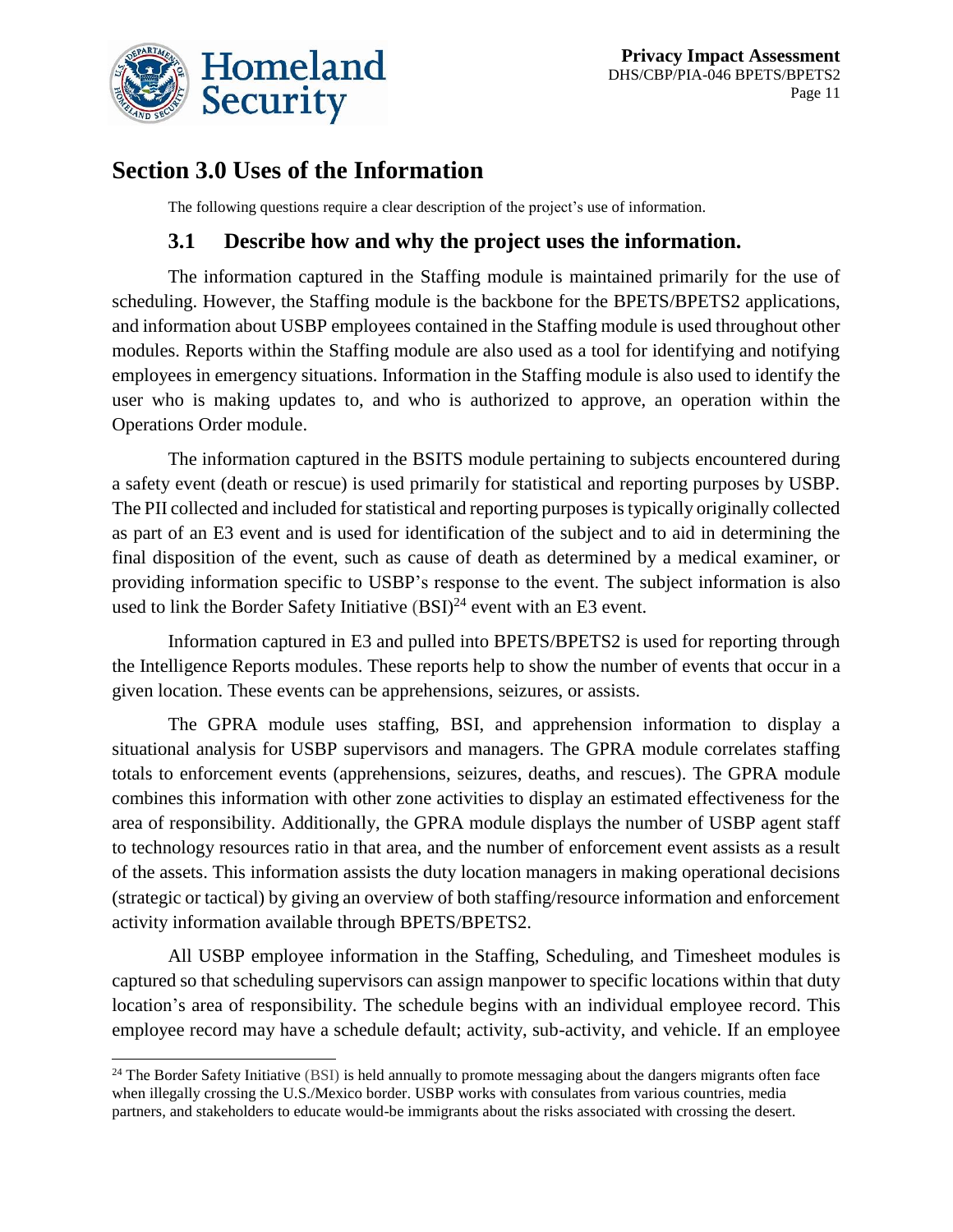

is assigned a vehicle; this vehicle information is maintained within the Vehicle Tracking module. The employee is identified as working a type of activity and sub-activity.<sup>25</sup> Activity types are used to determine whether the employee is operating in an enforcement or non-enforcement capacity (*i.e.*, agent or support). The employee is assigned to work in a specific location; these locations are defined in the zone management portion within the Scheduling modules. Once completed, this scheduling information identifies for the individual employee, a work schedule or shift, duties during that shift, which vehicle he or she will be driving, and in what area of the border he or she will be working. Additionally, these schedules are also used by radio dispatch as a guide for determining the agents that are working on a particular shift for the purpose of conducting safety checks over the radio.

**3.2 Does the project use technology to conduct electronic searches, queries, or analyses in an electronic database to discover or locate a predictive pattern or an anomaly? If so, state how DHS plans to use such results.**

BPETS/BPETS2 aggregates enforcement data pertaining to encounters and types of seizures, as well as assists in rescues and deaths. This data helps to ensure proper staffing along the border to meet these threats and provide assistance when needed; the system does not conduct electronic searches, queries, or analyses to discover predictive patterns or anomalies.

### **3.3 Are there other components with assigned roles and responsibilities within the system?**

BPETS/BPETS2 is not accessible by personnel outside of CBP.

### **3.4 Privacy Impact Analysis: Related to the Uses of Information**

**Privacy Risk:** There is the risk that PII in this system may be used inappropriately or exploited.

**Mitigation:** All reports (obtained from the BPETS/BPETS2 applications, the USBP Statistics and Data Integrity Unit, or via the Business Object data query tools) are provided in standard formats that are clearly denoted with "For Official Use Only" or other applicable statement.

Legacy BPETS enforces access roles to limit what information is viewable by the authorized user. Additionally, BPETS2 mitigates this risk by enforcing stricter controls on what information authorized users are able to view. For example, users with the role of Supervisor can

l  $25$  Sub-activity is another level of classification of the activities that agents perform. For instance, an activity would be Patrol Border, the sub-activity would provide more detail into what specific duties they were performing while Patrolling the Border, such as linewatch.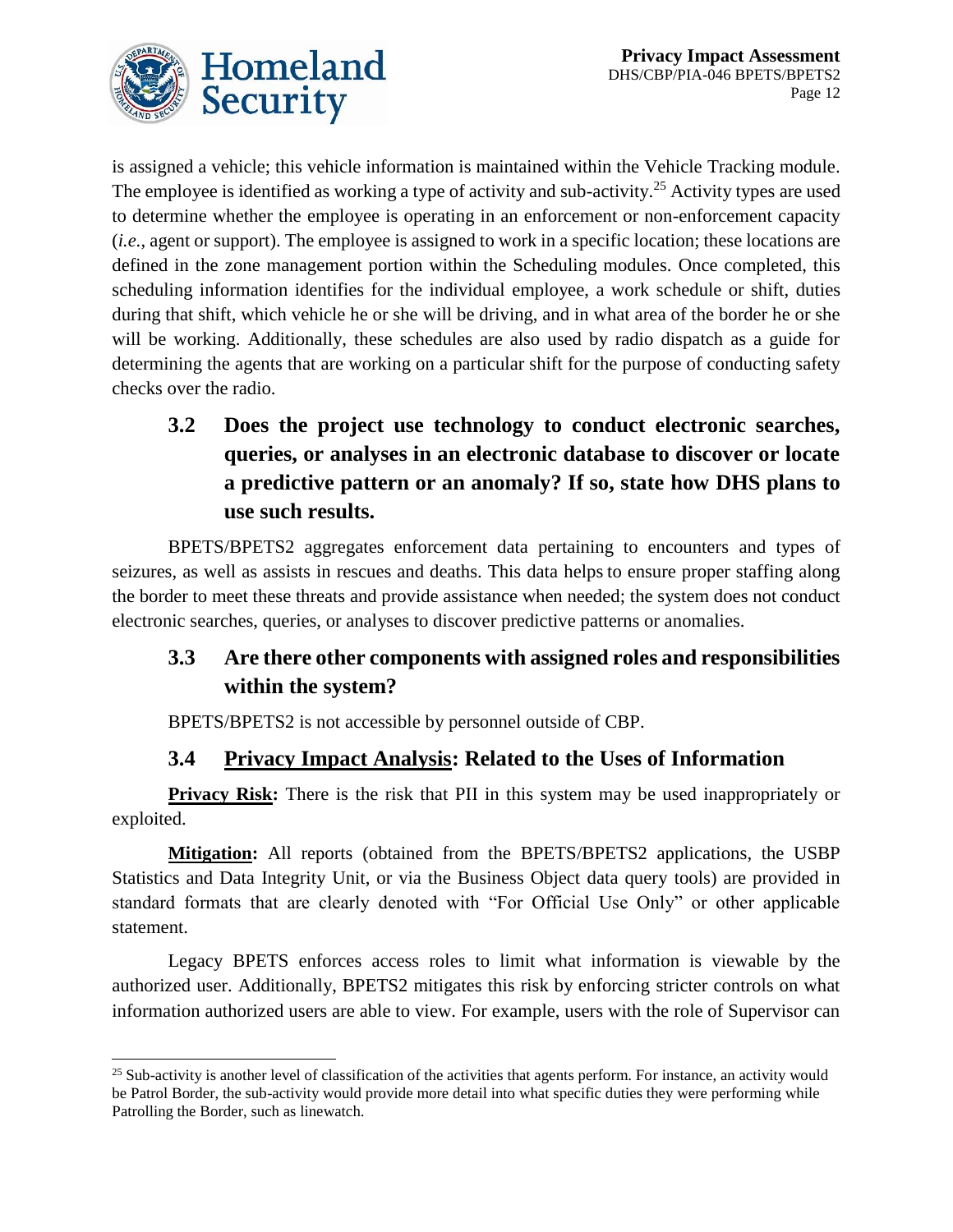

view and edit employee work schedules and assignments while users with the role of Personnel can view and edit HR-related data, such as EOD, job classification, and pay. All users of BPETS are required to pass a single scope background investigation before being granted access to the system, and access is restricted to the modules they need in order to perform their duties. An audit log is used to track all system activity, including the user, the date, time of action, and what action was performed. Users are required to take security and privacy training annually.

# **Section 4.0 Notice**

 $\overline{a}$ 

The following questions seek information about the project's notice to the individual about the information collected, the right to consent to uses of said information, and the right to decline to provide information.

# **4.1 How does the project provide individuals notice prior to the collection of information? If notice is not provided, explain why not.**

USBP employees and contractors are aware that their personal information is collected in BPETS/BPETS2 by virtue of their access to the system, and their entry of personal information into the system. USBP employees and contractors understand that the personal and employmentrelated data collected into BPETS/BPETS2 is necessary for operational planning, the effective deployment of USBP resources, and congressionally mandated reporting of performance data. Individuals are made aware that their chain of command (supervisors) may see this personal information, but are given the option to un-hide their individual personal information from users outside of their chain of command.

BPETS/BPETS2 also uploads information related to incident subjects to populate BSITS reports and statistics. While the law enforcement nature of the encounter precludes CBP from providing prior notice, information is typically collected directly from the individual and either entered into the BSITS module by an agent at the local station/sector, or pushed to the BSITS module from E3 for reporting and statistical purposes. As described above, legacy BPETS stores PII related to subjects of border incidents. Eventually the BSITS module data elements will be captured in the Tracking, Sign-cutting, and Modeling module within  $E3$ ,  $26$  and the existing data in the BSITS module will be maintained in legacy BPETS for historical purposes only.

### **4.2 What opportunities are available for individuals to consent to uses, decline to provide information, or opt out of the project?**

As per the memorandum issued by Chief of the Border Patrol on April 8, 2005, titled "Use of Border Patrol Enforcement Tracking System," USBP employees and contractors cannot opt-out

<sup>26</sup> *See* DHS/CBP/PIA-012(a) CBP Portal (e3) to EID/IDENT and subsequent update, a*vailable at*  [www.dhs.gov/privacy.](http://www.dhs.gov/privacy)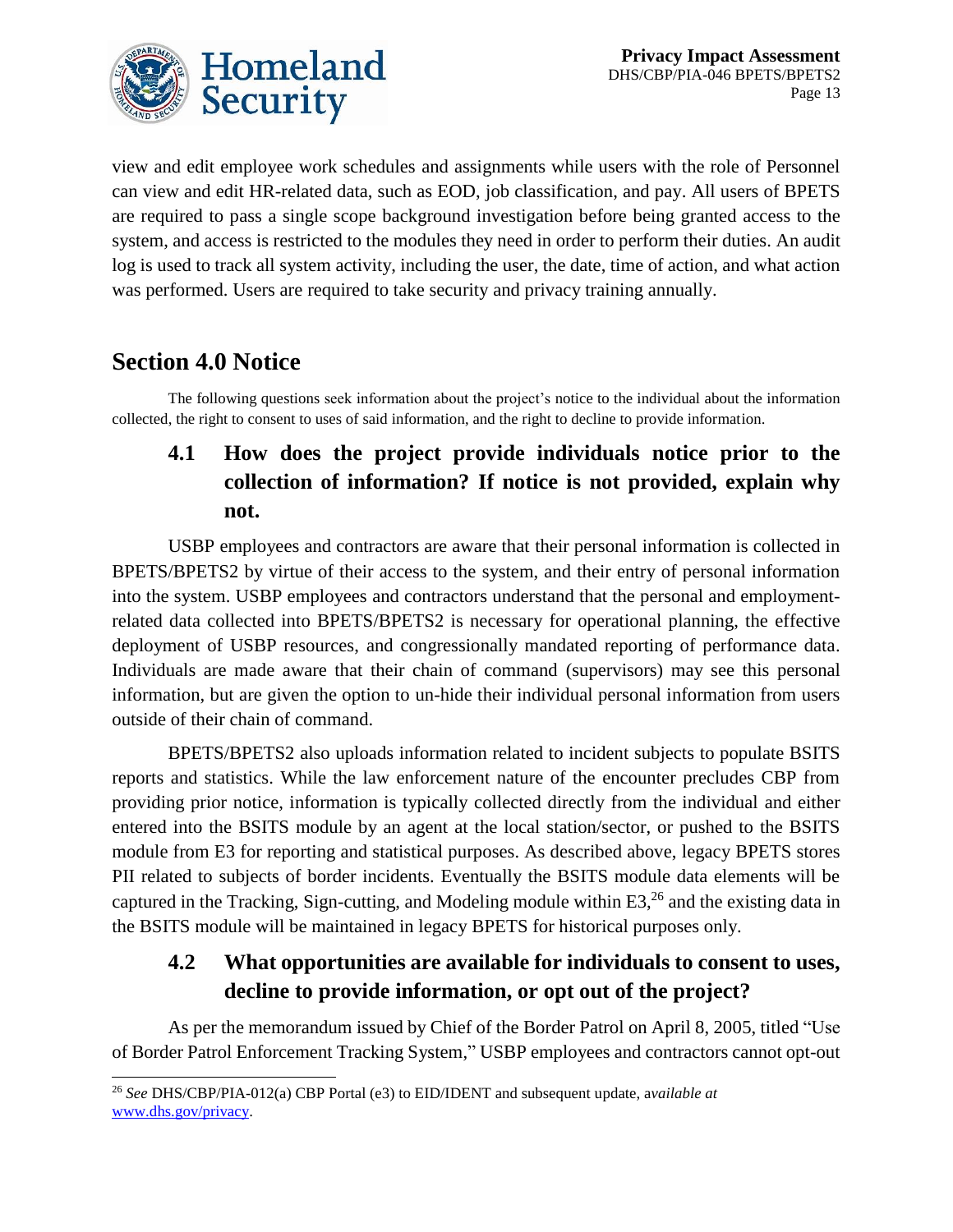

of using BPETS/BPETS2 and are required to submit and maintain their personal information in the system.

Because the information collected about the individuals during an encounter is used for law enforcement purposes, subjects of incident events entered in the BSITS module do not have the ability to decline to provide the information or consent to particular uses.

#### **4.3 Privacy Impact Analysis: Related to Notice**

**Privacy Risk:** There is the risk that individuals may not be aware that their data is in BPETS/BPETS2.

**Mitigation:** This risk is only partially mitigated. Individuals whose data is collected as part of an incident cannot be provided advanced notice because of the law enforcement nature of an encounter. However, information is collected directly from the person to ensure accuracy, and consequently alerts the person to the collection of his or her information. This PIA provides additional notice.

USBP employees and contractors within CBP understand that the use of personal and employment related data collected in BPETS/BPETS2 is a condition of their federal employment in their capacity as agents. They are aware of their information is in BPETS/BPETS2 by virtue of their access to the system, and their entry of personal information into the system.

# **Section 5.0 Data Retention by the Project**

The following questions are intended to outline how long the project retains the information after the initial collection.

### **5.1 Explain how long and for what reason the information is retained.**

BPETS will retain all records while they remain active. The inactive records will be destroyed according to the following retention schedule, portions of which are awaiting submission to NARA for approval.

- Audit records (tracked changes, search/view logs, and login audits) are destroyed or deleted six (6) years after the user account is terminated or password is altered, or when no longer needed for investigative or security purposes, whichever is later. $27$
- Scheduling information is retained consistent with the NARA-approved scheduled for time and attendance records: destroyed after a Government Accountability Office audit or when

l <sup>27</sup> Records are securely retained and disposed of in accordance with the National Archives and Records Administration's General Records Schedule 3.2, Item 31, "User Identification, Profiles, Authorizations, and Password Files."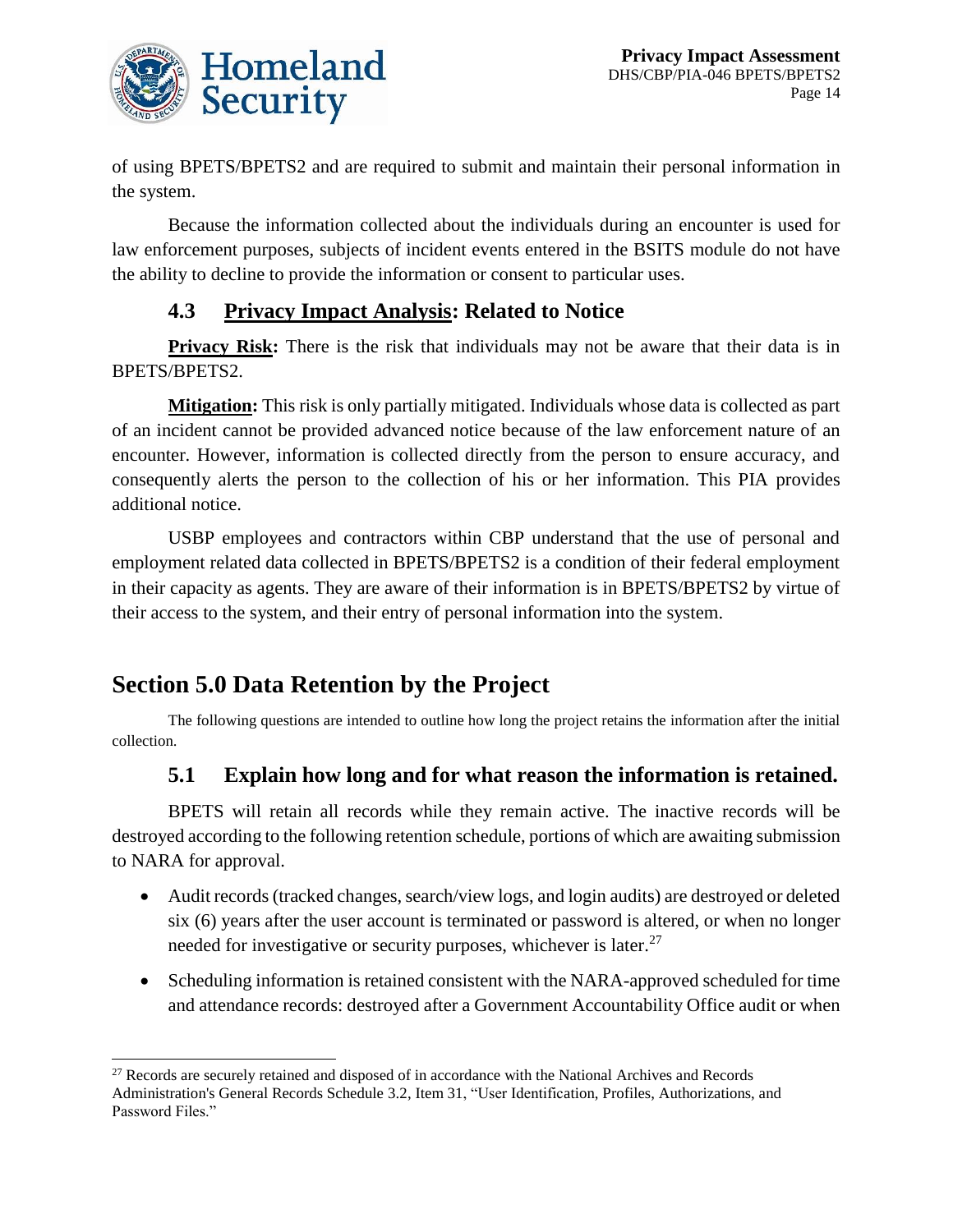

three (3) years old; whichever is sooner. This information includes:

- o Schedule requests/leave requests;
- o Work assignments-status, activity, sub-activity, location;
- o Vehicle assignments; and
- o Duty assignment information.
- Staffing Information
	- o Staffing information retrieved from other systems are retained consistent with the retention guidelines of the source system.
		- The U.S. Department of Agriculture (USDA) National Finance Center (NFC), known as the USDA Bi-Weekly Examination Analysis and Reporting System (BEAR) feed must be deleted after a GAO audit or three (3) years, whatever is sooner.
		- In accordance with NARA General Records Schedule 2.4, Item 40, individual employee payroll records are destroyed when 56 years old.
	- o Medical information (including doctor name and phone number, medical alerts, health plan name and code, blood type) is retained until the employee separates from USBP.<sup>28</sup>
	- o Work contact information is retained for one year after an employee separates from USBP (becomes "deactivated" in the system), consistent with NARA General Records Schedule 2.2, Item 80
	- o Employee and emergency contact information is retained until superseded or obsolete, or upon separation or transfer of the employee from USBP (becomes "deactivated" in the system), consistent with NARA General Records Schedule 2.4, Item 40.
- Employee records pertaining to assignment of accountable property is retained for three (3) years after deactivation, consistent with NARA General Records Schedule 5.4.
- Enforcement records of arrests, detentions, and removals are retained for 75 years. Investigative information that does not result in an individual's arrest, detention, or removal, is stored for 20 years after the investigation is closed, consistent with the N1-563- 08-04-02. Enforcement information includes the following types of records:
	- o GPRA;

l <sup>28</sup> *See* OPM/GOVT-10 Employee Medical File System Records, 75 FR 35099 (June 21, 2010).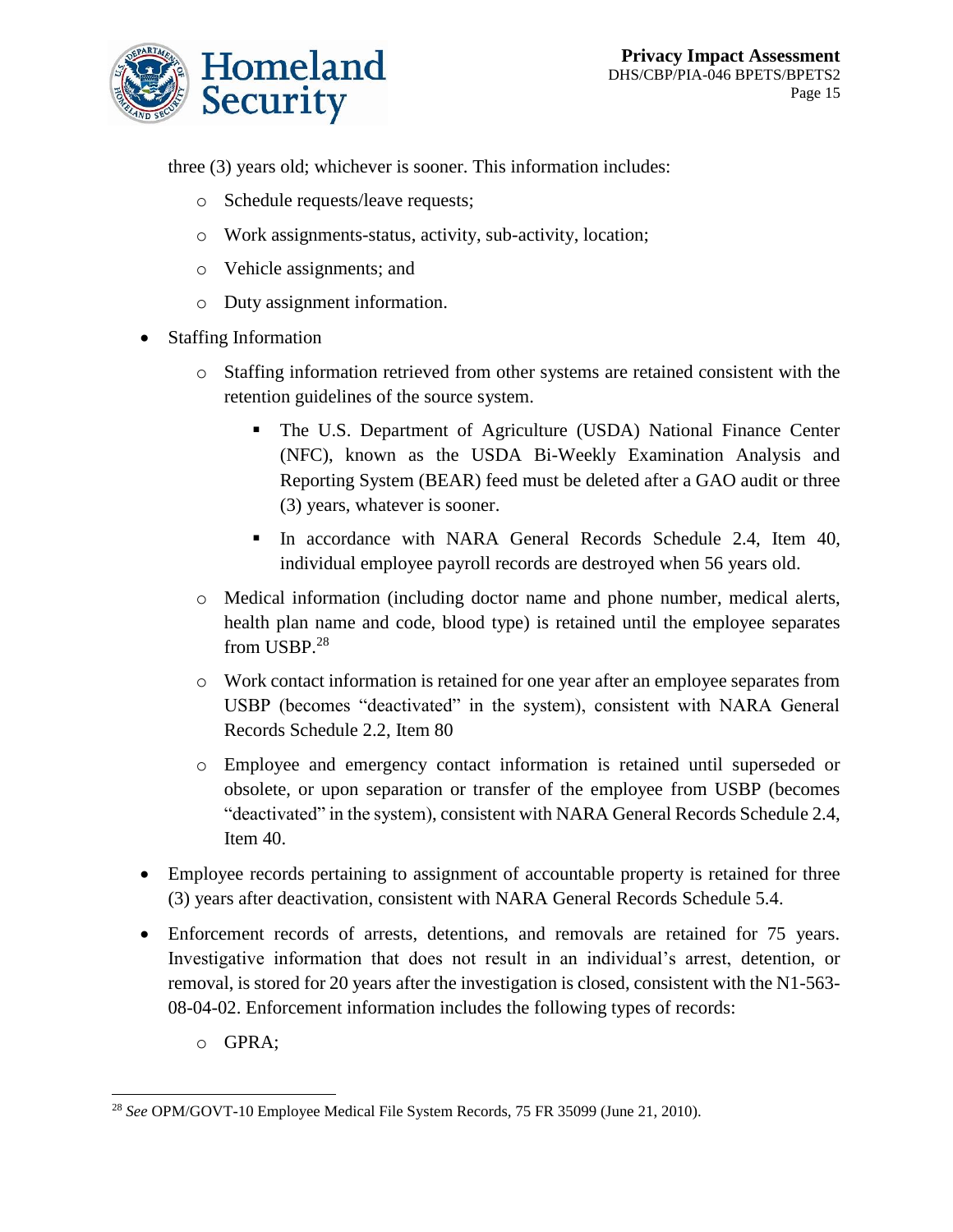

- o Checkpoint;
- o BSITS; and
- o Operations Orders.
- CBP retains SNAP<sup>29</sup> information consistent with the EID retention period of 99 years.
- Summary information (such as statistics and summary tables of number of employees deployed in various locations) will be retained for the life of the system. Summary tables (such as statistics) do not contain PII.

#### **5.2 Privacy Impact Analysis: Related to Retention**

**Privacy Risk:** There is the risk that PII may be retained in the system for a longer period than is necessary for the purpose for which the information was collected.

**Mitigation:** BPETS/BPETS2 maintains records that have variable records retentions requirements, which increases difficulty in ensuring that records are destroyed in a timely manner. Most of the records maintained within BPETS/BPETS2 are covered by the records retention schedules above, and the disposition requirements will be built into the system. At the time of the publication of this PIA, USBP has not deleted any records from BPETS/BPETS2, but will begin to align BPETS/BPETS2 records with the schedules above. USBP will provide a quarterly progress report to the CBP Privacy Officer.

# **Section 6.0 Information Sharing**

The following questions are intended to describe the scope of the project information sharing external to the Department. External sharing encompasses sharing with other federal, state and local government, and private sector entities.

# **6.1 Is information shared outside of DHS as part of the normal agency operations? If so, identify the organization(s) and how the information is accessed and how it is to be used.**

CBP does not use BPETS/BPETS2 to share PII external to DHS. Only aggregate statistical reports, which are vetted through USBP Headquarters before being shared, are available to external organizations (*i.e.*, Congress, the White House, or Freedom of Information Act (FOIA) requests) upon request. These reports do not include PII.

 $\overline{a}$  $^{29}$  SNAP is the BPETS Snapshot of the EID data. SNAP is where BPETS downloads EID tables as a summary view to calculate BPETS statistics.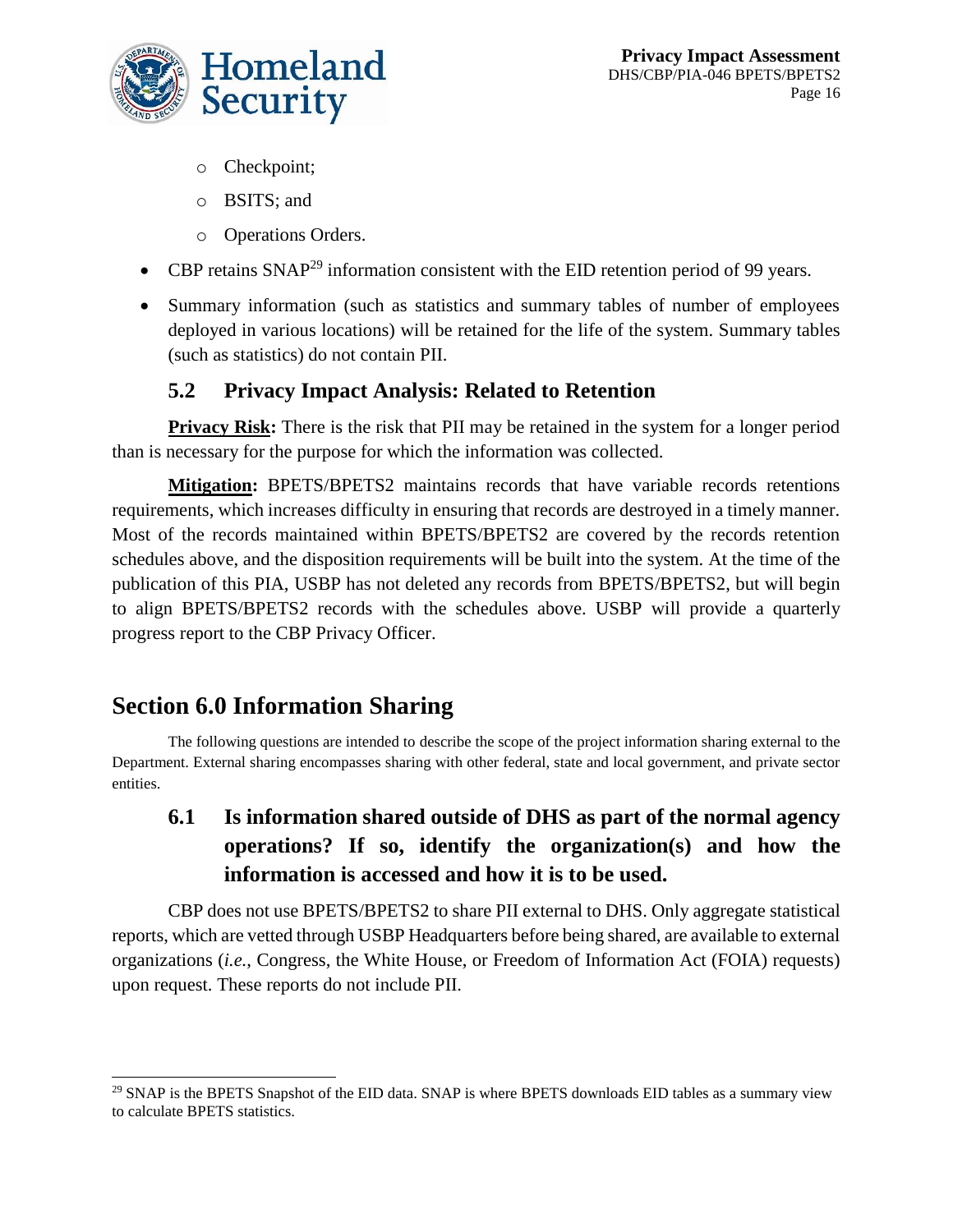

### **6.2 Describe how the external sharing noted in 6.1 is compatible with the SORN noted in 1.2.**

CBP does not use BPETS/BPETS2 to share PII external to DHS. Only aggregate statistical reports, which are vetted through USBP Headquarters before being shared, are available to external organizations. These reports do not include PII.

### **6.3 Does the project place limitations on re-dissemination?**

Statistical reports shared with external organizations are provided in standard, non-editable formats (*e.g.*, PDF) and are clearly denoted as "For Official Use Only" or other applicable statement. These reports do not include PII.

## **6.4 Describe how the project maintains a record of any disclosures outside of the Department.**

CBP does not use BPETS/BPETS2 to share PII external to DHS, therefore CBP has no disclosures for which to account from BPETS/BPETS2.

### **6.5 Privacy Impact Analysis: Related to Information Sharing**

There are no privacy risks to information sharing. BPETS/BPETS does not share PII external to DHS.

# **Section 7.0 Redress**

The following questions seek information about processes in place for individuals to seek redress which may include access to records about themselves, ensuring the accuracy of the information collected about them, and/or filing complaints.

### **7.1 What are the procedures that allow individuals to access their information?**

Only authorized USBP employee and contractor personnel are granted access to BPETS/BPETS2 and have the ability (and are required) to maintain accurate personal information in BPETS/BPETS2. Users have access to their own PII, and have a responsibility to keep the data current. Supervisors have access to PII related to their subordinates and may update the data if necessary. Former USBP personnel who wish to access their BPETS/BPETS2 records may follow the redress procedures outlined in Section 7.2. CBP has exempted access to law enforcement records retained in accordance with the BPER SORN from certain provisions of the Privacy Act. CBP will review requests submitted under the procedures outlined in Section 7.2, but may withhold records if they are determined to contain law enforcement information.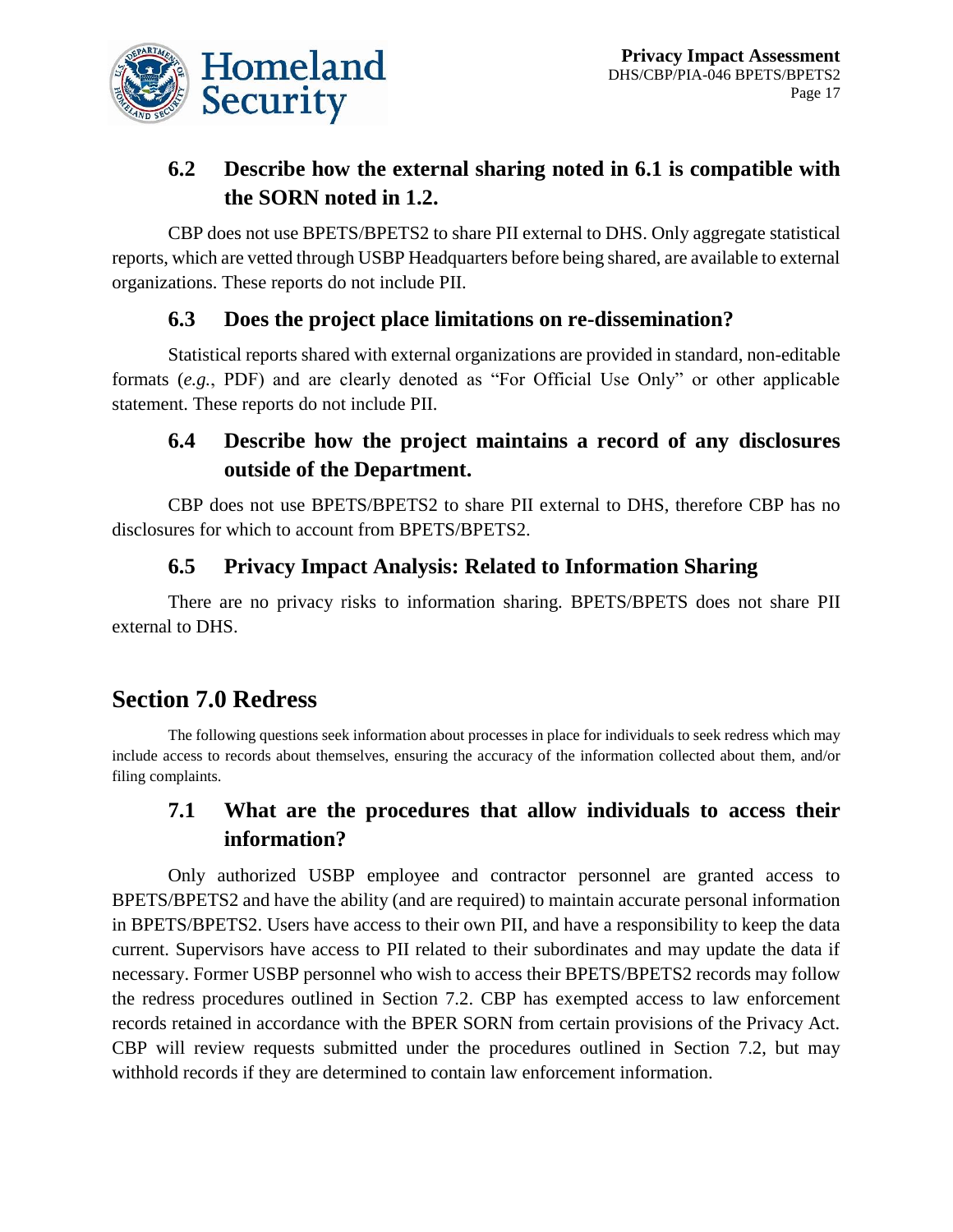

### **7.2 What procedures are in place to allow the subject individual to correct inaccurate or erroneous information?**

To correct inaccurate data, current BPETS users can update their own basic contact information, or contact their immediate supervisor, personnel office, Border Enforcement and Management Systems Division (BEMS) user support, or the national help desk to request a change in their official personal information (such as grade/step). Additionally, there is a BPETS/BPETS2 email address where a user can request that BPETS system administrators review possibly inaccurate information.

Other individuals seeking notification of and access to records contained in BPETS/BPETS2, or seeking to contest its content, may submit a FOIA or Privacy Act request to CBP at [https://foia.cbp.gov,](https://foia.cbp.gov/) or by mailing a request to:

CBP FOIA Headquarters Office U.S. Customs and Border Protection FOIA Division 1300 Pennsylvania Avenue, NW, Room 3.3D Washington, DC 20002 Fax Number: (202) 325-1476

Requests for information are evaluated to ensure that the release of information is lawful; will not impede an investigation of an actual or potential criminal, civil, or regulatory violation; and will not reveal the existence of an investigation or investigative interest on the part of DHS or another agency.

All FOIA requests must be in writing and include the requestor's daytime phone number, email address, and as much information as possible of the subject matter to expedite the search process.

### **7.3 How does the project notify individuals about the procedures for correcting their information?**

Corrections to information regarding current USBP personnel are handled either directly by the individual or through his or her supervisor. Other individuals are advised of the procedures for correcting their information in this PIA, the applicable SORNs, as outlined in Section 1.2, and on the DHS and CBP public-facing websites.

#### **7.4 Privacy Impact Analysis: Related to Redress**

There is no risk to redress for inaccurate information stored within BPETS. All BPETS/BPETS2 records are covered by existing SORNs, which afford Privacy Act redress options, but all USBP employee and contractor personnel granted access to BPETS/BPETS2 are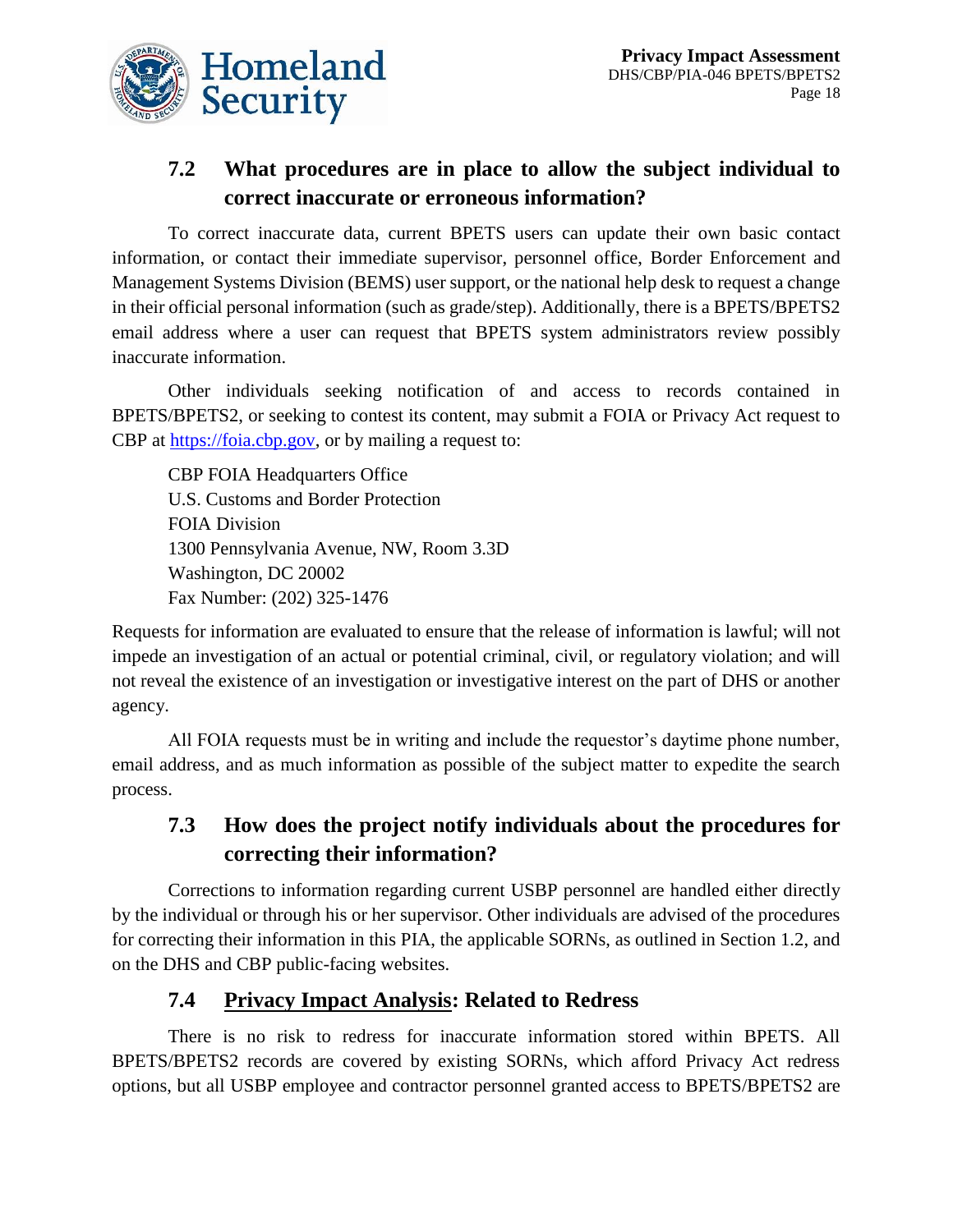

required to maintain accurate personal information in the system. Any inaccurate subject, encounter, and seizure information is corrected, either automatically within BPETS/BPETS2 once the correction is made in E3, or manually in BPETS/BPETS2 by the assigned agent.

# **Section 8.0 Auditing and Accountability**

The following questions are intended to describe technical and policy based safeguards and security measures.

### **8.1 How does the project ensure that the information is used in accordance with stated practices in this PIA?**

The BPETS/BPETS2 application includes the following safeguards to prevent the misuse of data:

- Users are granted access to the system only when an authorized user creates their profile. Users cannot grant themselves access to the system.
- Users are granted roles to perform duties only when an authorized user who can set program access rights grants them permission. Users cannot grant roles to themselves unless they have been granted the role which allows them to set program access rights.
- Multiple concurrent active sessions for a user have been prevented by system security functions.
- Access privileges to BPETS/BPETS2, like all CBP systems, are deleted when the user no longer requires access to perform his or her job function.
- The system audit trail fully tracks the identity and activity of each person performing an action on the system, including the time and date of the access and logoff.
- The application software contains audit-logging routines that allow tracking activities of users that modify, bypass, or negate system security safeguards.
- Encryption algorithms, where implemented, are in compliance with Federal Information Processing Standards Publication 140-2, *Security Requirements for Cryptographic Modules.*
- Data integrity controls (encryption, digital signatures) are used to ensure that tampering does not occur when transmitting or receiving data.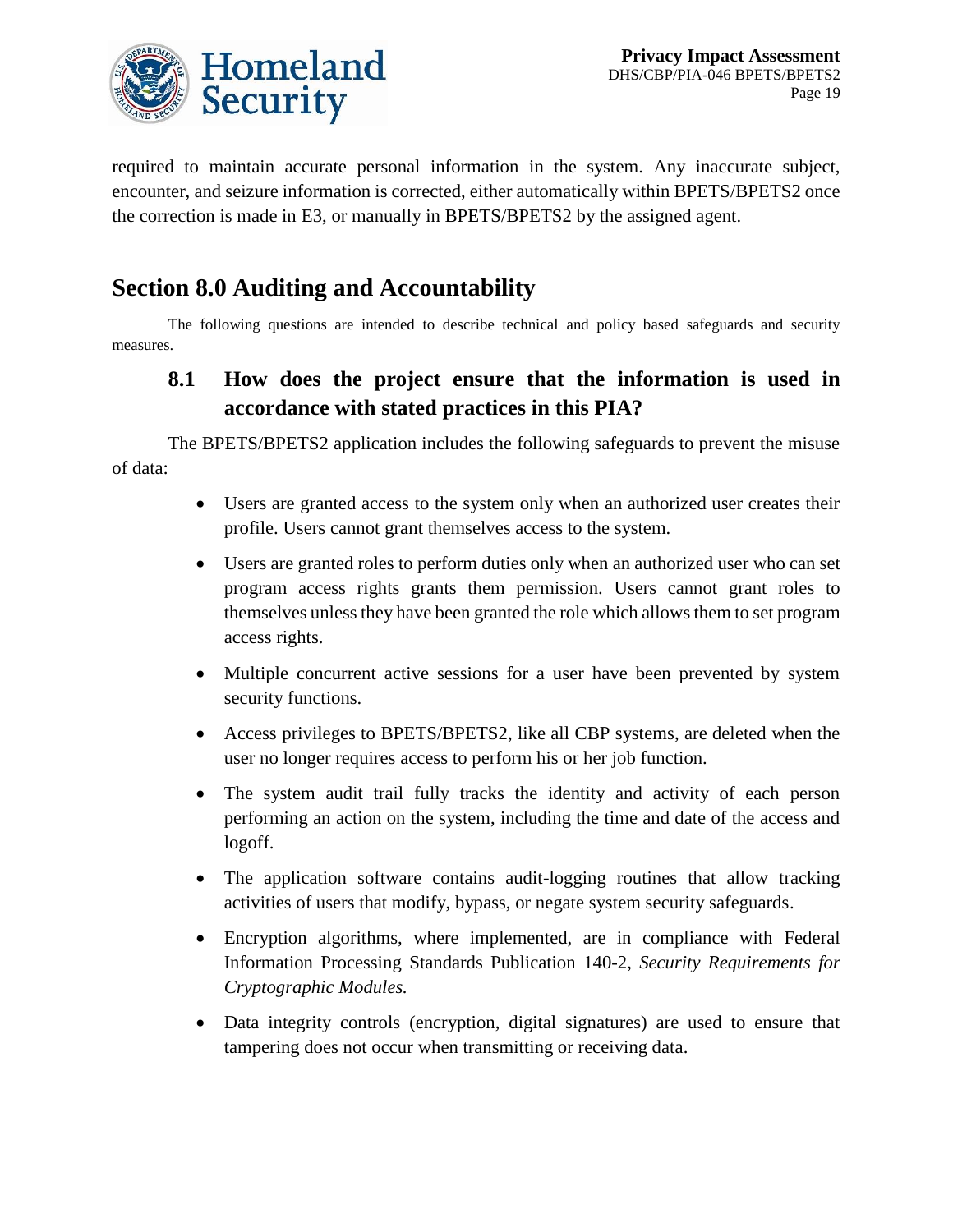

 $\overline{a}$ 

## **8.2 Describe what privacy training is provided to users either generally or specifically relevant to the project.**

The CBP annual requirement for security training for information system users includes general principles of handling sensitive information, including privacy information. No additional privacy training specific to BPETS/BPETS2 is provided to users.

To mitigate the lack of BPETS/BPETS2 privacy-related training, access to PII is limited to the access needed to perform the user's duties. Further, accessing PII within BPETS/BPETS2 is a logged event.

# **8.3 What procedures are in place to determine which users may access the information and how does the project determine who has access?**

USBP users who require access to BPETS/BPETS2 to perform their duties (*e.g.*, operations managers, human resource managers<sup>30</sup>) must first complete a single scope background investigation and receive the appropriate security clearance. BPETS is only accessible to individuals with access to the CBP network and who have completed a background investigation.

Each module of BPETS/BPETS2 has individual access controls to ensure that users only have access to modules they need to accomplish their specific mission functions. The system administrator controls<sup>31</sup> additional access to allow users to view or edit data in those areas of the application that are required to perform their job.

With the release of BPETS2, the majority of the PII is only accessible from within BPETS2. BPETS2 captures audit information for every user that views the personal information of another user. Legacy BPETS does not have as robust auditing capability.

<sup>&</sup>lt;sup>30</sup> Once added to the system, all USBP employees and contractors have access to BPETS/BPETS2. USBP employees that perform HR-related work have access to the HR-related information in BPETS/BPETS2, such as grade/step/series.

 $31$  System administrator access is assigned to direct supervisors or above. If a user needs additional access, he or she will go to their direct supervisor for that access. If that supervisor cannot grant the access, he or she will go to a system administrator that can.